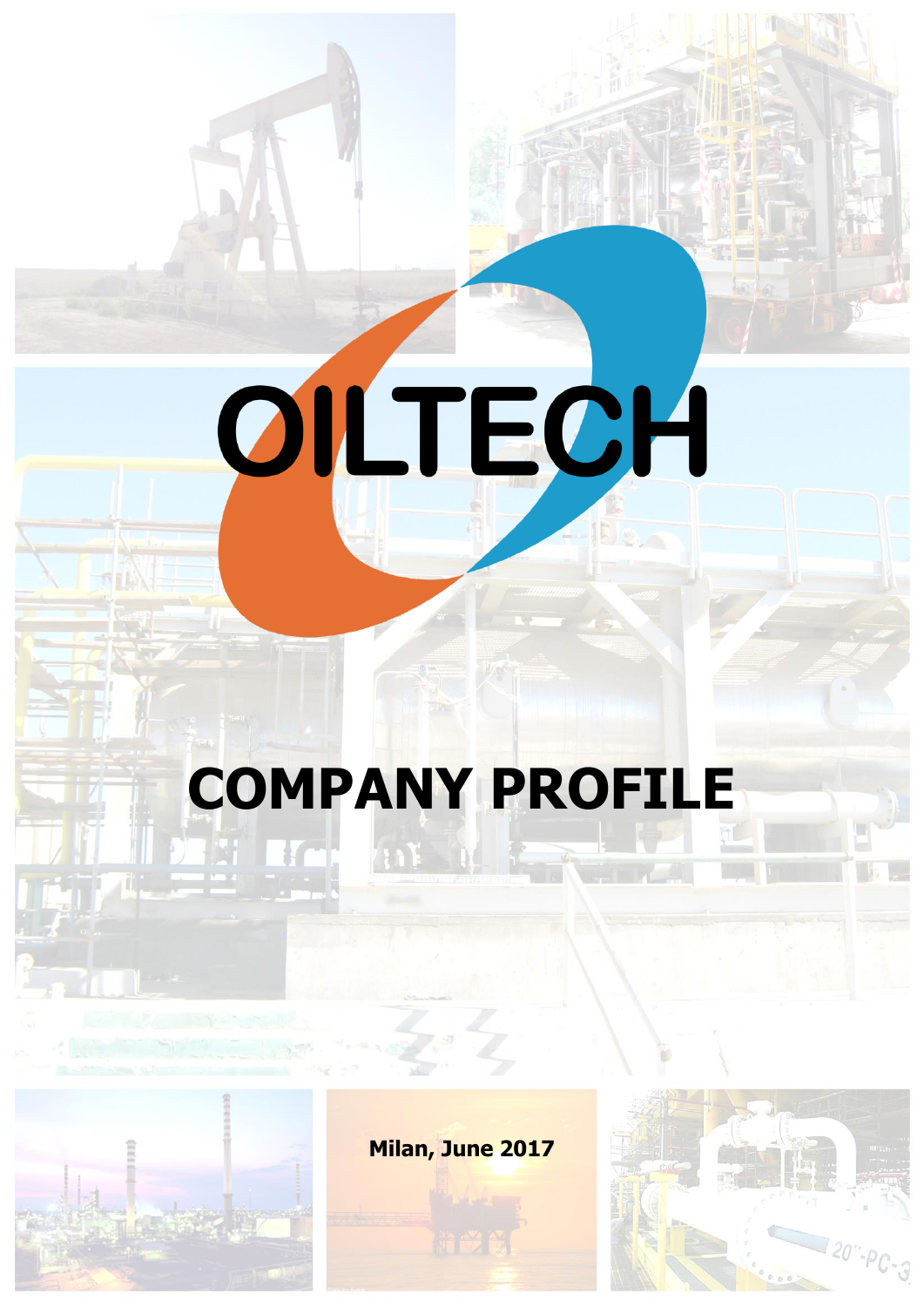#### **INDEX**

| 6. |  |
|----|--|
|    |  |
|    |  |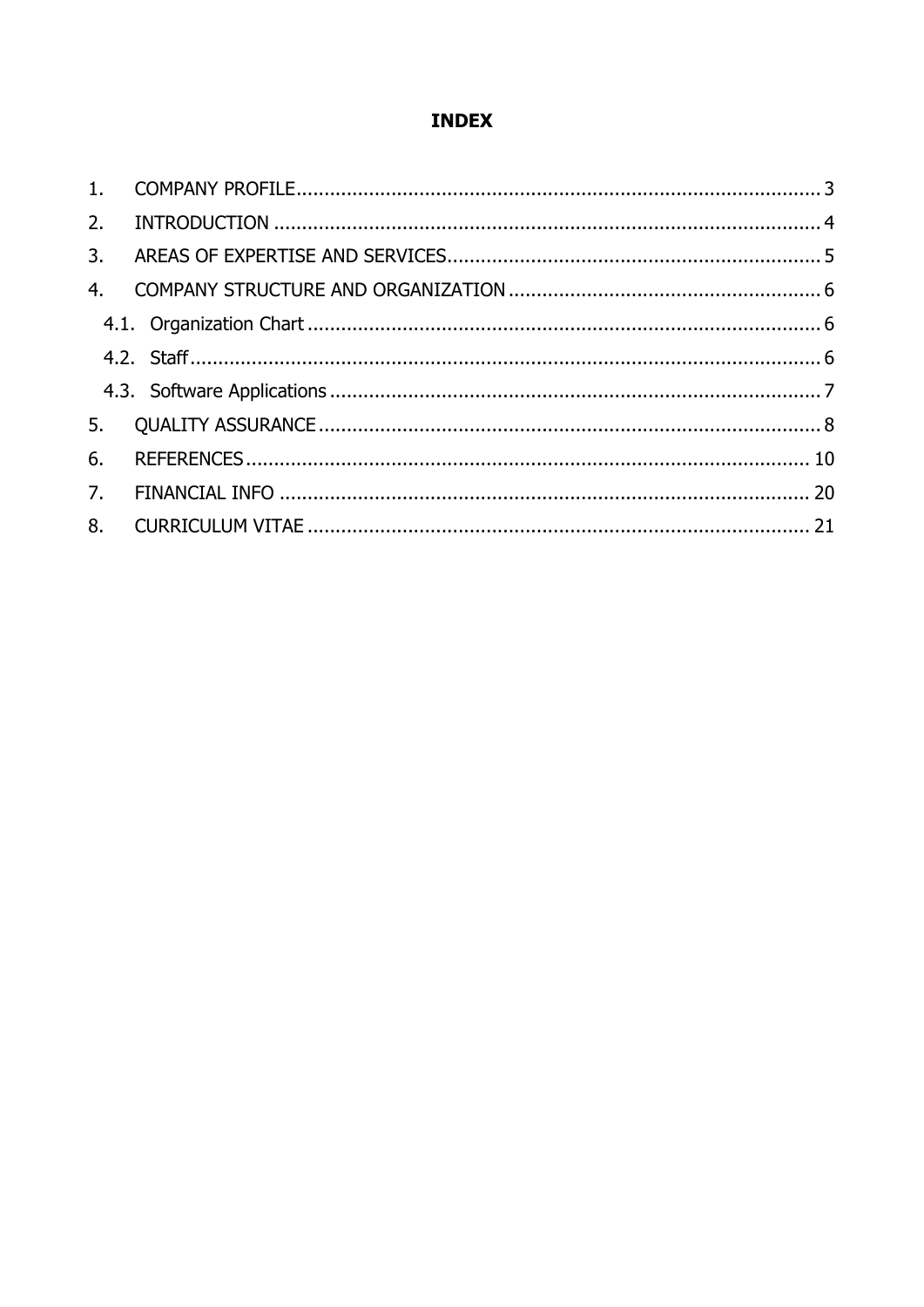#### <span id="page-2-0"></span>**1. COMPANY PROFILE**

| <b>Name</b>              | t. | Oiltech s.r.l.                          |
|--------------------------|----|-----------------------------------------|
| <b>Registered Office</b> | t. | Via Caviglia, $3 - 20139$ Milan - Italy |
| <b>Operating Office</b>  | t. | Via Caviglia, $3 - 20139$ Milan - Italy |
| Telephone                | t. | +39 02 568 08 705                       |
| Fax                      | t. | +30 02 539 21 97                        |
| E-mail                   | t. | oiltech@oiltech.it                      |
| Web site                 | ÷  | www.oiltech.it                          |
| VAT number               | ÷. | 0240 0530 123                           |
| Year of Incorporation    | ÷  | 1997                                    |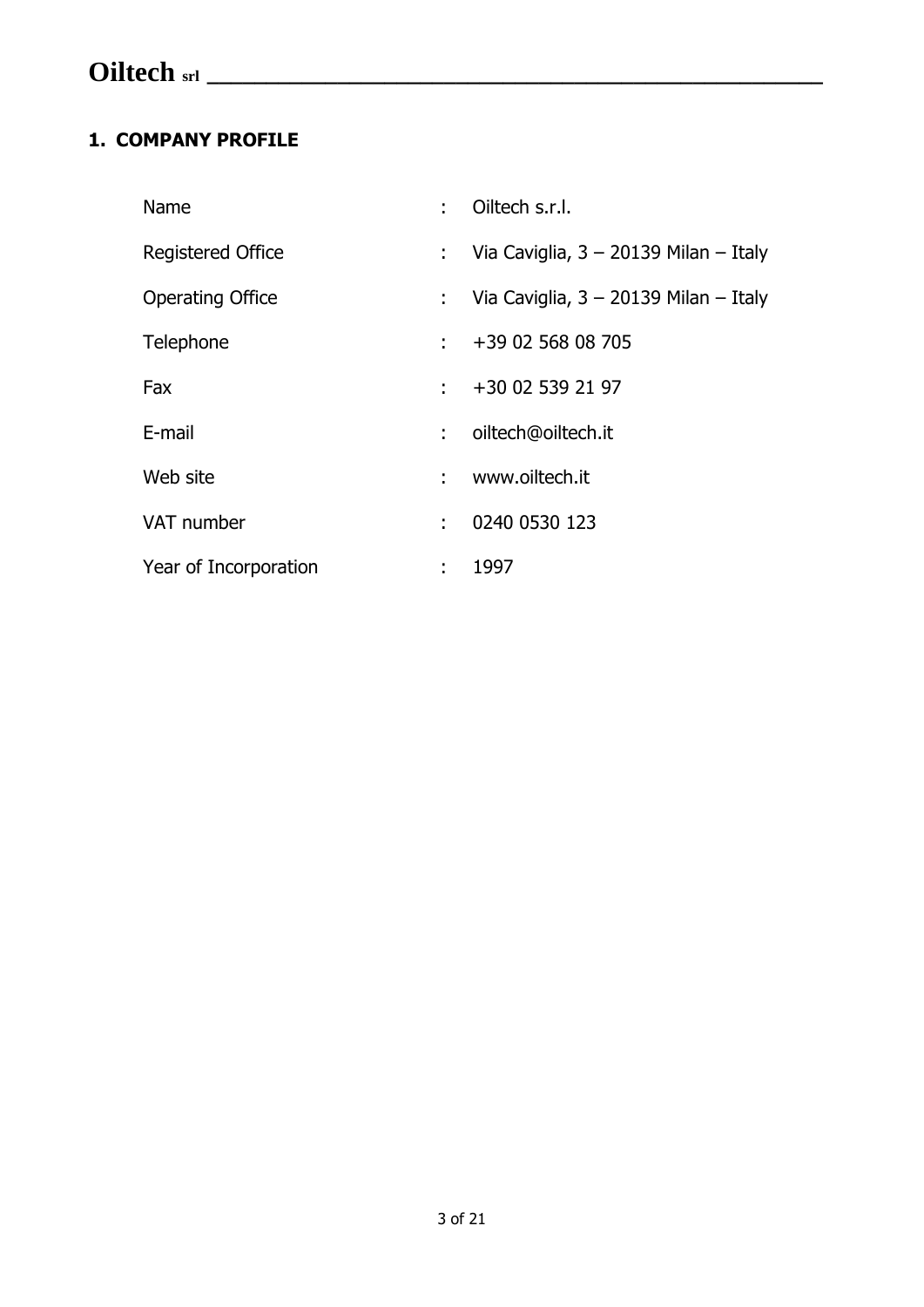#### <span id="page-3-0"></span>**2. INTRODUCTION**

**Oiltech** is a consulting engineering company specialised in petrochemical process design.

**Oiltech** has an experienced and cohesive team of engineers having 20+ years of design and project management experience in different fields: oil & gas production and transportation, refining and petrochemical plants, power generation plants, environmental engineering, risk analysis etc…

**Oiltech** can supply engineering services to the petrochemical industry based on sound technological solutions and a proven experience.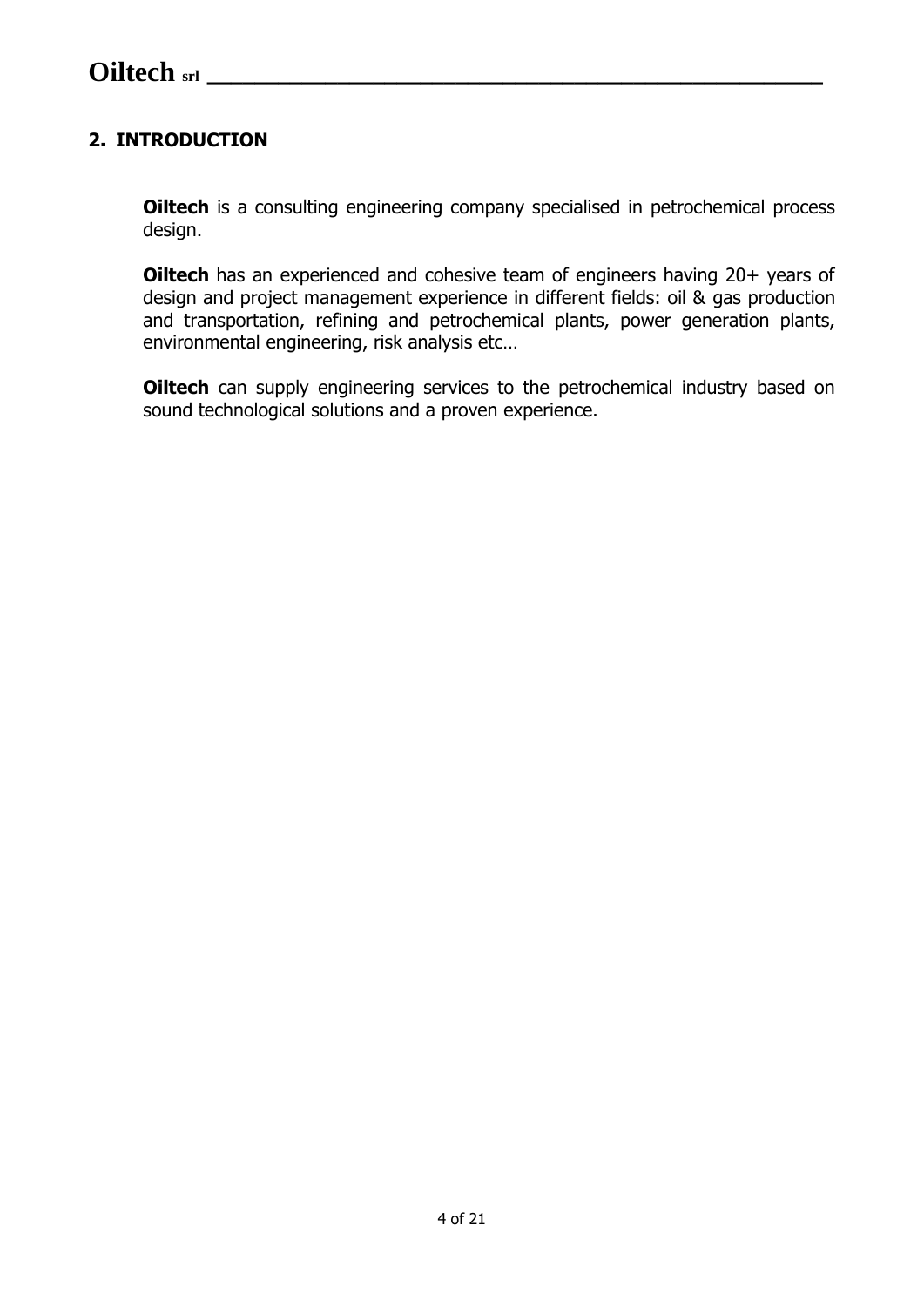#### <span id="page-4-0"></span>**3. AREAS OF EXPERTISE AND SERVICES**

The major industrial areas of **Oiltech** activities are:

- onshore and offshore oil production facilities and treatment units
- $-$  onshore and offshore gas treatment plants
- $-$  onshore oil & gas pipelines
- $-$  oil refining
- petrochemical plants
- $-$  power generation plants
- waste water treatment plants
- utility systems
- $-$  plant off-sites.

#### Services provided by **Oiltech** are:

- feasibility studies
- FEED
- $-$  process optimisation studies
- safety studies, HAZOP review
- basic design (PFD, P&ID, equipment and instrumentation data sheets, cause and effects matrix, equipment, lines and valves sizing, etc.)
- hydraulic studies, transient calculations, flow assurance studies
- detailed engineering (process, piping and instrumental)
- $-$  equipment sizing and shop drawings
- $-$  operating manuals
- pre-commissioning, commissioning and start-up supervision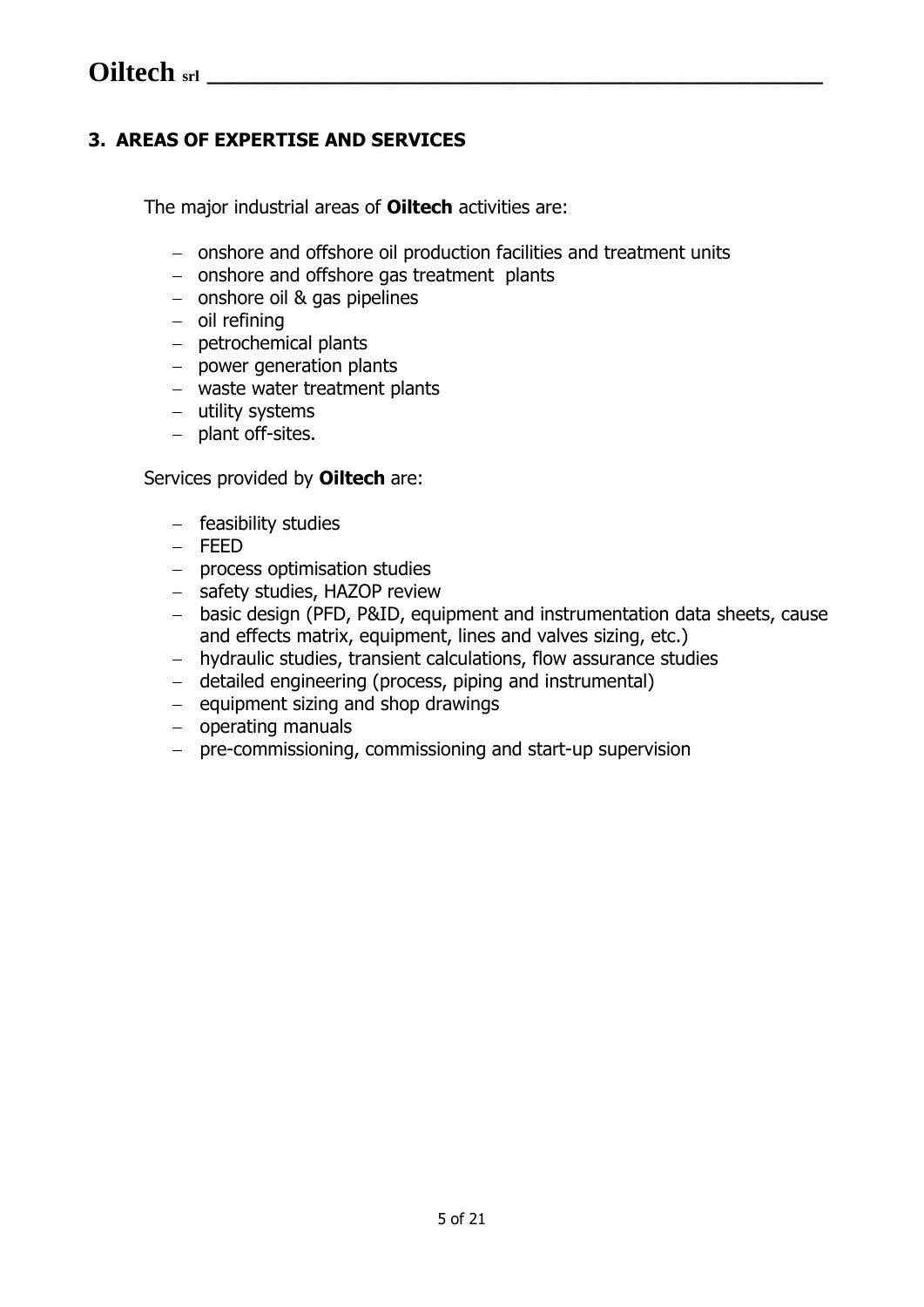#### <span id="page-5-0"></span>**4. COMPANY STRUCTURE AND ORGANIZATION**

#### <span id="page-5-1"></span>**4.1. Organization Chart**

| General Mgr.    | Cosimo Boffa, Chem. Eng. |
|-----------------|--------------------------|
| Process Mgr.    | Ciro Zizolfi, Chem. Eng  |
| Adm. & Acc. Mgr | Delia Santo              |

#### <span id="page-5-2"></span>**4.2. Staff**

**Oiltech** is in position to develop more than 50,000 engineering hours per year, adding to the permanent staff free-lance personnel that is hired on a contract basis and subcontracting some specific tasks, mainly related to drafting.

| <b>Position</b>             | <b>Permanent</b> | <b>Temporary</b> | <b>Total</b> |  |
|-----------------------------|------------------|------------------|--------------|--|
| <b>Sr. Process Engineer</b> | 5                |                  | 5            |  |
| <b>Process Engineer</b>     | 8                |                  |              |  |
| <b>CAD Designer</b>         |                  | 3                | 3            |  |
| <b>Secretary</b>            |                  |                  |              |  |
| <b>Total</b>                | 14               | 8                | 22           |  |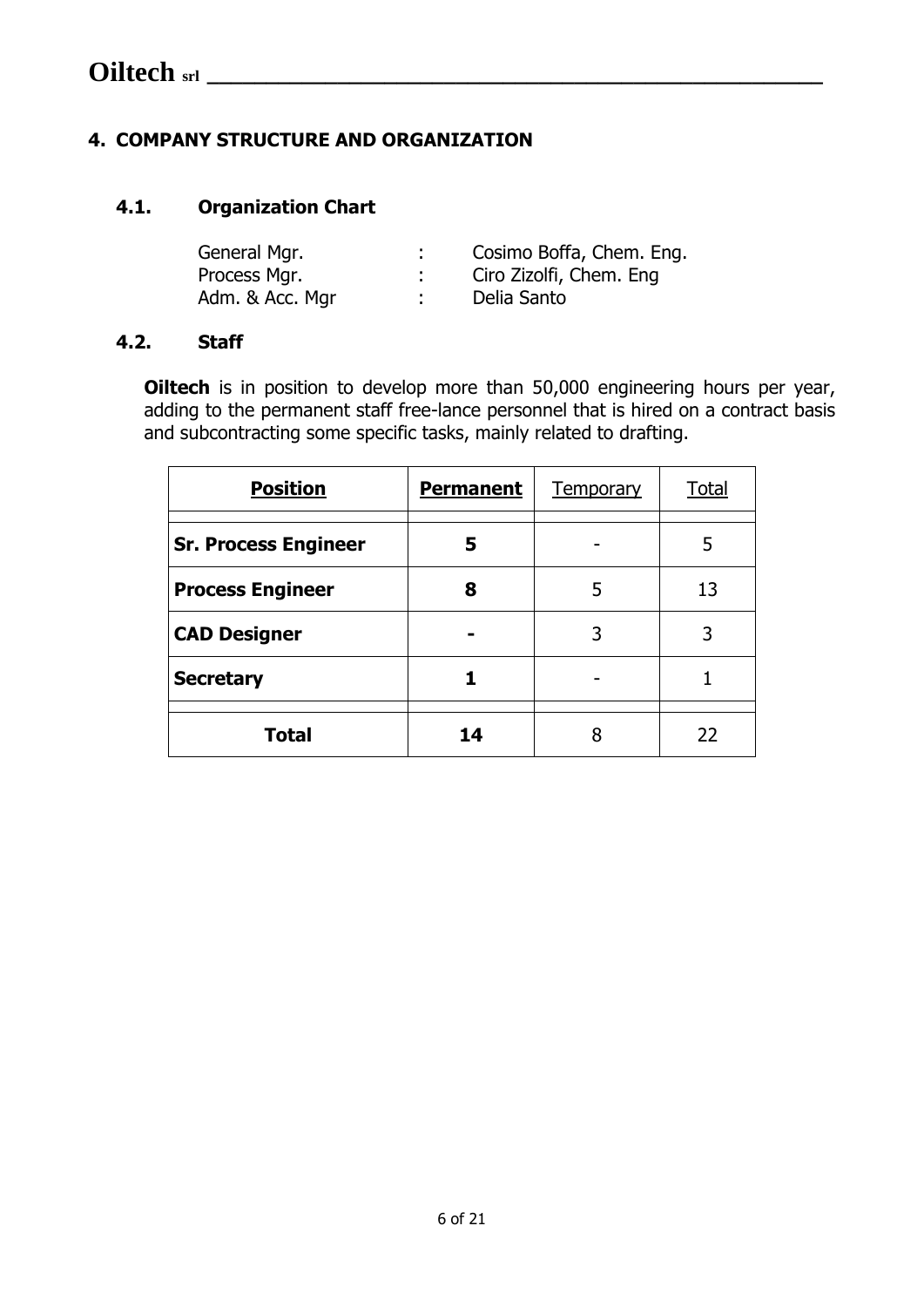#### <span id="page-6-0"></span>**4.3. Software Applications**

The following software can be used by OILTECH staff that is specifically trained:

#### **General**

| <b>Operating System</b>                     | Microsoft          | Windows 10            |
|---------------------------------------------|--------------------|-----------------------|
| <b>General Purpose</b>                      | Microsoft          | Office 2016           |
| <b>Process</b>                              |                    |                       |
| <b>Process Simulator</b>                    | Aspentech          | <b>HYSYS</b>          |
| Process Dynamic Simulator                   | Aspentech          | <b>HYSYS Dynamics</b> |
| <b>Process Simulator</b>                    | <b>SimSci</b>      | PRO/II                |
| <b>Flare Design</b>                         | Aspentech          | Flare System Analyzer |
| <b>Hydraulic Studies</b>                    | Schlumberger STP   | <b>OLGA</b>           |
| <b>Glycol Dehydrator Emission Estimator</b> | Gas Research Inst. | GlyCalc               |
| Physical properties of water and steam      | Engiware           | ENGI H <sub>20</sub>  |
| HC mol %, weight % and volume % at STP      | BR&E               | vFrac                 |
| Heat Exchanger thermal design               | <b>HTRI</b>        | <b>Xchanger Suite</b> |
| Heat Exchangers performances log system     | Engiware           | ENGI_HEX              |
| Orifice flow meters sizing                  | Foxboro            | FlowExpert            |

In addition a large number of in-house developed engineering programs is also available.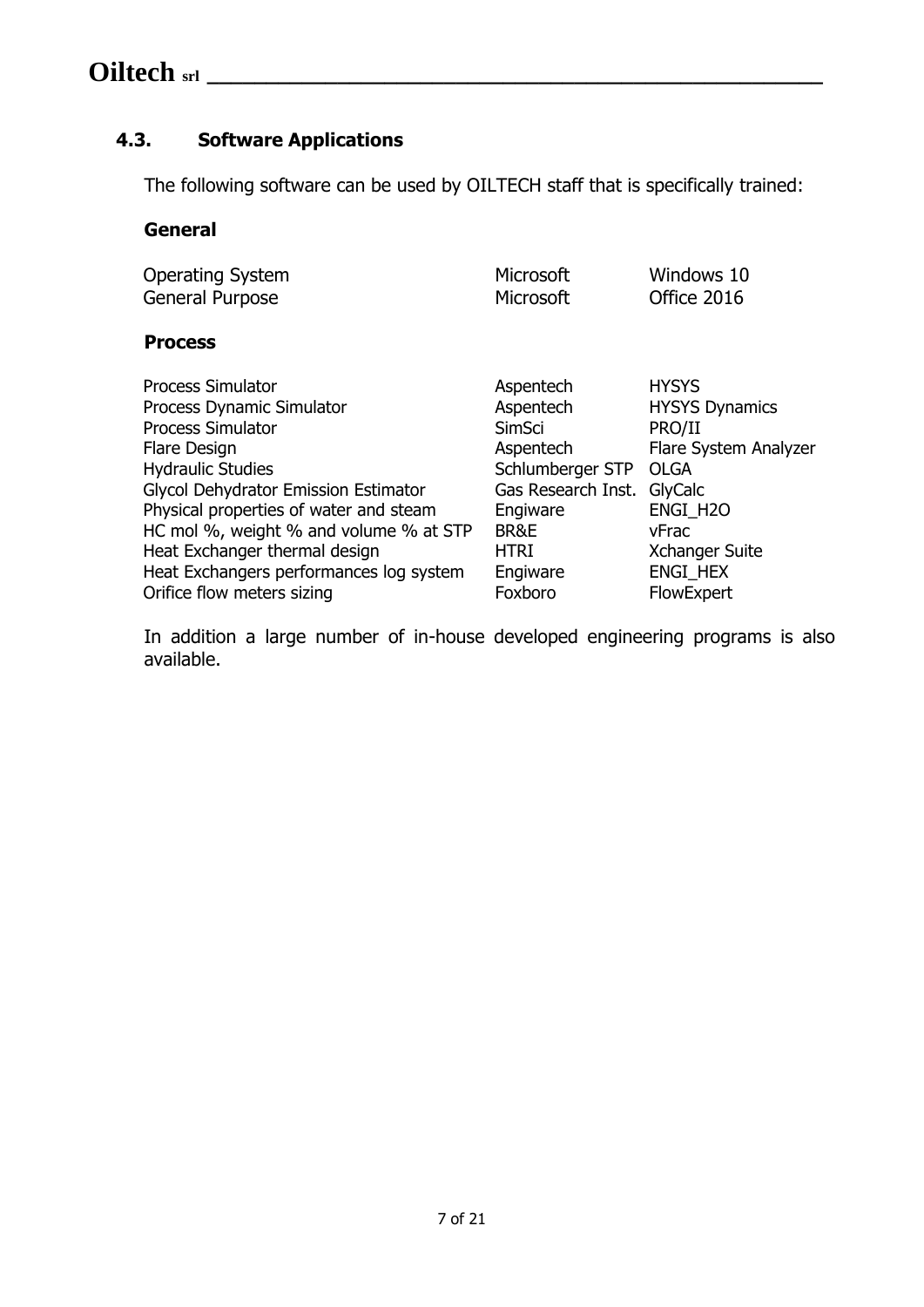#### <span id="page-7-0"></span>**5. QUALITY ASSURANCE**

**Oiltech** operates according to the Quality Management System that is devoted to the client satisfaction and to the continuous improvement of company performances.

Company Quality Management System is ISO 9001:2008 certified and is valid for the following field of activities:

**Process Design and Consultancy Services for the Oil & Gas, Petrochemical, Chemical and Power Sectors.**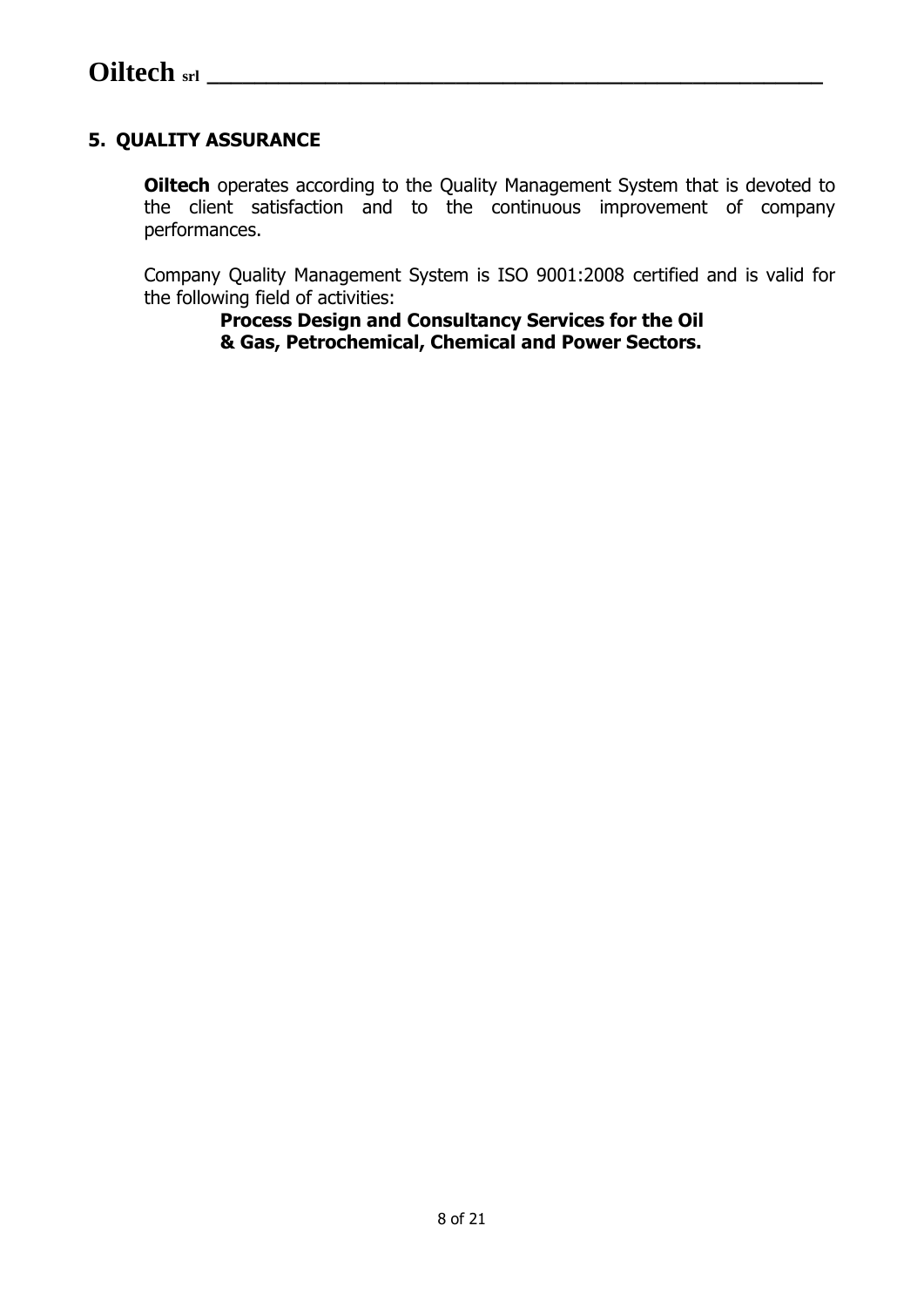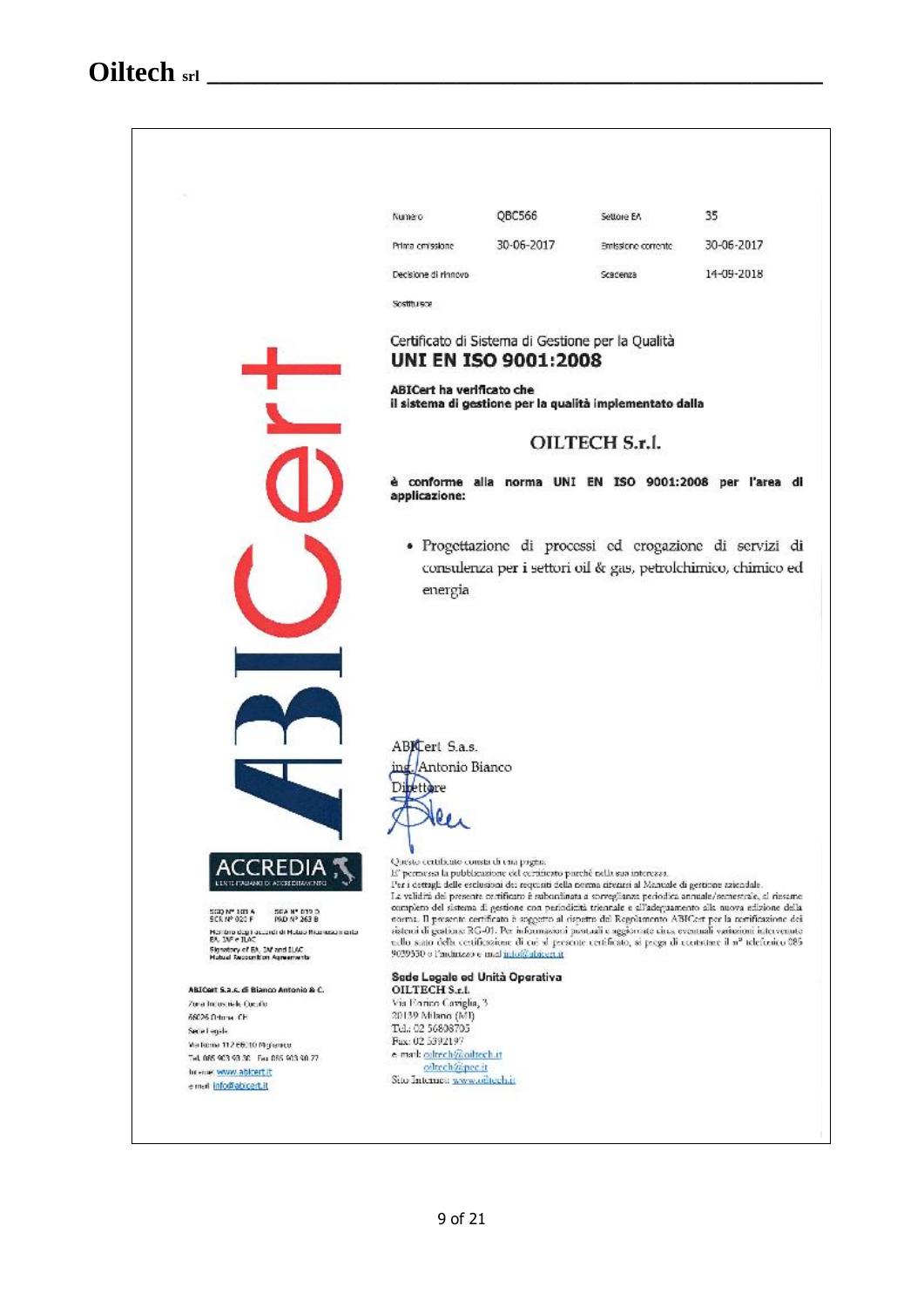#### <span id="page-9-0"></span>**6. REFERENCES**

| Year | <b>Client</b>           | <b>End-user</b>      | <b>Project &amp; Location</b>          | Scope of wok                                                                                                                                                                                                                                                                                                                |
|------|-------------------------|----------------------|----------------------------------------|-----------------------------------------------------------------------------------------------------------------------------------------------------------------------------------------------------------------------------------------------------------------------------------------------------------------------------|
| 1997 | Sicon Oil & Gas - Milan | <b>OGDC</b>          | Panjpir Field -<br>Pakistan            | Basic design, detailed engineering and project<br>management services for a turn-key project including:<br>• well head areas and gas gathering system<br>• GOSP, gas dehydration, plant utilities and off-sites<br>• 12" - 16 Km gas transfer pipeline with a major river<br>crossing (800 m)<br>• SCADA and telecom system |
| 1998 | Sicon Oil & Gas - Milan | <b>ENPPI</b>         | Ismailia - Egypt                       | Basic design, detailed design and project management<br>services for a town gas distribution system for 48,000<br>civil users                                                                                                                                                                                               |
| 1999 | Basis - Milan           | <b>ENPI</b>          | Baltim Field - Egypt                   | Process design for skid-mounted separators                                                                                                                                                                                                                                                                                  |
| 1999 | Basis - Milan           | AGIP                 | Casalborsetti - Italy                  | Process design for skid-mounted separators                                                                                                                                                                                                                                                                                  |
| 1999 | Basis - Milan           | <b>AGIP</b>          | Gela - Italy                           | Process design for skid-mounted separators                                                                                                                                                                                                                                                                                  |
| 1999 | Basis - Milan           | AGIP                 | Karachaganak -<br>Kazakhstan           | Process design for skid-mounted separators                                                                                                                                                                                                                                                                                  |
| 1999 | REPCO - Milan           | Petrobel             | Abu Madhi - Egypt                      | Process design for:<br>• Off-shore three-phase separation system.<br>• LTS Units (350 MMSCFD capacity)                                                                                                                                                                                                                      |
| 1999 | $RIC - Milan$           | Sirte Oil<br>Company | Sidra & Wachka -<br>Libya              | Process design for gas filter-separators.                                                                                                                                                                                                                                                                                   |
| 1999 | Basis - Milan           | <b>ENNPI</b>         | Temsah Field -<br>Egypt                | Process design for:<br>• Off-shore three-phase separation system<br>• 4 LTS Units ( 4 x 125 MMSCFD capacity)<br>• 4 Condensate Stabilisation Units (4 x 9,000 BPD<br>capacity)                                                                                                                                              |
| 1999 | Triply - Milan          |                      |                                        | Process design for skid-monted gas metering skids                                                                                                                                                                                                                                                                           |
| 1999 | CSImpianti - Milan      | Vietsovpetro         | CPP-3 Offshore<br>Platform - Vietnam   | Conceptual Lay-out of CPP-3 Production Platform                                                                                                                                                                                                                                                                             |
| 1999 | <b>SICES</b>            | Vietsovpetro         | CPP-3 Offshore<br>Platform - Vietnam   | Conceptual design of CPP-3 Production Platform                                                                                                                                                                                                                                                                              |
| 1999 | CRT - Milan             | Edison               | Soroosh Field - Iran                   | Conceptual design for:<br>• Soroosh Oil Production Platform<br>• Nowrouz Gas Compression Platform                                                                                                                                                                                                                           |
| 1999 | Rolle - Padoa           | C.I.N.A.             | Hassi Messaoud-<br>Algeria             | Basic design and detailed engineering for the<br>revamping of a 350,000 BPD Crude Oil Separation Unit<br>and the related utilities and off-sites                                                                                                                                                                            |
| 1999 | Elettraenergia          | M.E.W.               | Al Tawilah                             | Process design for utilities upgrading                                                                                                                                                                                                                                                                                      |
| 1999 | REPCO - Milan           | <b>British Gas</b>   | Pozzo Masseria<br>Vincelli $1 -$ Italy | Process design for a well-head gas conditioning &<br>metering system                                                                                                                                                                                                                                                        |
| 1999 | Rolle - Padoa           | Sonatrach            | Ourhoud - Algeria                      | Process design and detailed engineering for a skid-<br>mounted separator                                                                                                                                                                                                                                                    |
| 2000 | REPCO - Milan           | <b>British Gas</b>   | Pozzo Masseria<br>Vincelli 1 - Italy   | Process design of a 5 MMSCFD Gas Dehydration Unit<br>with Tri-ethylene Glycol                                                                                                                                                                                                                                               |
| 2000 | <b>SICES</b>            | <b>ENPPI</b>         | Temsah - Egypt                         | Process design of a 5 LTS trains (5x 160 MMSCFD)                                                                                                                                                                                                                                                                            |
| 2000 | <b>TECHINT</b>          | Enichem              | Sarroch - Italy                        | Process design for a Pseudocumene/EthylBenzene Unit<br>revamping                                                                                                                                                                                                                                                            |
| 2000 | Fiorentini              |                      | Uzbechistan                            | Process design of a Gas Dehydration Unit                                                                                                                                                                                                                                                                                    |
| 2001 | <b>SICES</b>            | <b>ENPPI</b>         | Egypt                                  | Process basic and detail design of a MEG Regeneration<br>Unit from a salt solution                                                                                                                                                                                                                                          |
| 2002 | <b>SICES</b>            | AGIP                 | Libya                                  | Process basic and detail design of a TEG Regeneration<br>Unit                                                                                                                                                                                                                                                               |
| 2002 | <b>PROGRA</b>           | <b>AGIP</b>          | Ravenna - Italy                        | Feasibilty study of a water re-injection system                                                                                                                                                                                                                                                                             |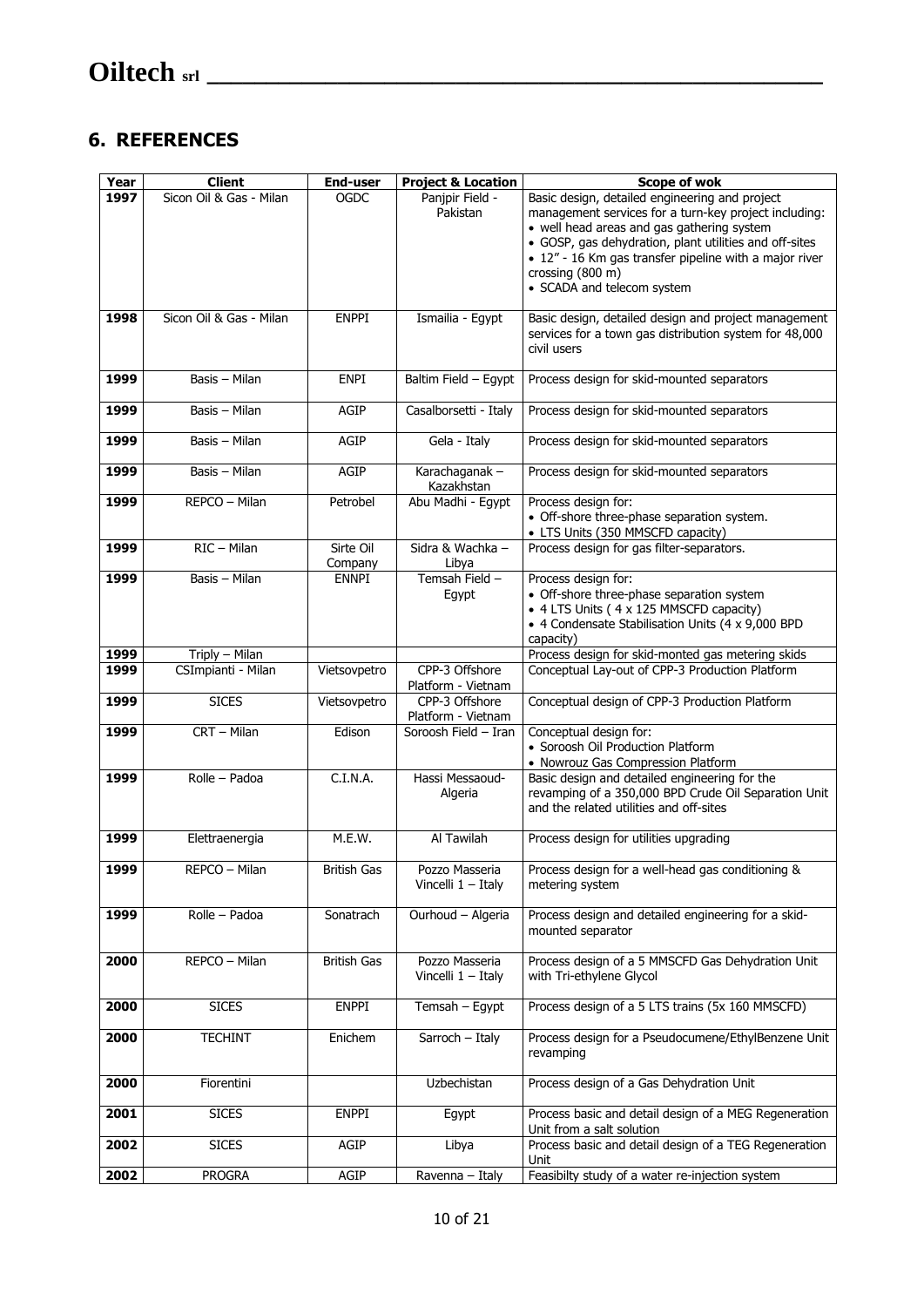| 2003 | <b>TECHINT</b>           | Enichem             | Porto Marghera -    | Detail engineering of an ammonia condensation and           |
|------|--------------------------|---------------------|---------------------|-------------------------------------------------------------|
|      |                          |                     | Italy               | vents absorption unit                                       |
| 2003 | Sicon Oil & Gas - Milan  | <b>SASOL</b>        | Secunda - South     | Detail design of a gas pipeline and a pressure              |
|      |                          |                     | Africa              | protection station                                          |
| 2003 | Sicon Oil & Gas - Milan  | <b>ATLANTIS</b>     | <b>United Arab</b>  | Basic design of a gas treatment plant with utilities and    |
|      |                          |                     | Emirates            | off-sites                                                   |
| 2003 | <b>TECNOMARE</b>         | AGIP KCO            | Kashgan Field       | Basic design                                                |
|      |                          |                     | Development -       |                                                             |
|      |                          |                     | Kazakhstan          |                                                             |
| 2004 | <b>ENERECO</b>           | PETROLEUM           | Third Transmission  | Preparation of material requisitions for the main           |
|      |                          | <b>AUTHORITY</b>    | Pipeline - Thailand | equipment and proposals technical evaluation                |
|      |                          | OF THAILAND         |                     |                                                             |
| 2004 | <b>SICES</b>             | <b>AGIP OIL</b>     | Water Reinjection - | Process overview of basic design, preparation of            |
|      |                          | COMPANY -           | Libya               | material requisitions for the equipment                     |
|      |                          | <b>LIBYA</b>        |                     |                                                             |
| 2004 | <b>CTR</b>               | <b>AGIP OIL</b>     | Hamada fields       | Feasibility study for the explotation of oil and gas fields |
|      |                          | COMPANY -           | explotation         | and for the relevant transfer pipelines definition          |
|      |                          | <b>LIBYA</b>        |                     |                                                             |
| 2005 | E&M Services (ENI Group) | ENI                 | Miglianico - Italy  | <b>FEED Review</b>                                          |
| 2005 | <b>ITP</b>               | <b>FLUOR - SEIC</b> | Egypt               | Process design of a Natural Gas Treatment Unit              |
| 2005 | SAIPEM Energy            | <b>AGIP</b>         | Jambala - Congo     | Revamping of a GOSP                                         |
|      | International            |                     |                     |                                                             |
| 2005 | <b>ITP</b>               | <b>ENPPI</b>        | Egypt               | Water Bath Heater design                                    |
| 2005 | Bassi                    | <b>OKLNG</b>        | Nigeria             | Slug-catcher sizing                                         |
| 2005 | Tectubi                  | <b>SOC</b>          | Lybia               | Process design of a Crude Oil Stabilization Unit            |
| 2006 | <b>SAIPEM Energy</b>     | <b>AGIP</b>         | Kitina platform -   | Compression Unit revamping study                            |
|      | International            |                     | Congo               |                                                             |
| 2006 | <b>TECHINT</b>           | <b>AGIP</b>         | Gela                | Emergency Flare System. Process design.                     |
| 2007 | <b>AUSY</b>              | <b>ENI</b>          | S.Nazaro Refinery   | Revamping study for a Blow down system.                     |
| 2007 | <b>BASSI</b>             | ENI                 | Bonny Island -      | Slug-catcher sizing                                         |
|      |                          |                     | Nigeria             |                                                             |
| 2007 | <b>CTR</b>               | <b>EDISON</b>       | Rospo Platform -    | Hydraulic Study for a sealine transporting high             |
|      |                          |                     | Italy               | viscosity crude oil.                                        |
| 2007 | <b>TECNOMARE</b>         | <b>ENI</b>          | Ascoli Satriano Gas | Basic Design for a CO2 Gas Removal Unit based on            |
|      |                          |                     |                     |                                                             |

All the above projects and the following listed for the years 2008 and 2009 have similar sizes and <u>are in the range of from 300 to 2,000 hours of process engineering</u>.

| <b>Client</b>           | <b>End User</b> | <b>Project Name</b>                     | <b>Plant</b><br>Capacity | <b>Project</b><br>Location<br>and<br>Country | <b>OILTECH Scope of work</b>                                                    |
|-------------------------|-----------------|-----------------------------------------|--------------------------|----------------------------------------------|---------------------------------------------------------------------------------|
| <b>Year 2008</b>        |                 |                                         |                          |                                              |                                                                                 |
| Tecnomare<br><b>SpA</b> | ENI E&P         | Kashagan                                | 1,260 MMSCFD             | Kazakhstan                                   | Process design services.                                                        |
| Tecnomare<br><b>SpA</b> | ENI E&P         | Ascoli Satriano Sour Gas<br>Field       | 0,28 MMSCMD              | Italy                                        | Conceptual Design and Feasibility<br>Study for the Gas Treatment<br>Facilities. |
| <b>Techint SpA</b>      |                 | EMethanex                               |                          |                                              | Process design services.                                                        |
| SICON Oil &<br>Gas SpA  | SNC Lavalin     | Ambatovy Nickel Project                 |                          | Madagascar                                   | Project Management Services for<br>the detailed design of a slurry<br>pipeline  |
| Valitek Srl             | FNI F&P         | Depropanizer & Isostripper<br>Revamping | 50 m3/h                  | Sannazzaro<br>Refinery -<br>Italy            | S&T Heat exchanger and Steam<br>Condensate Drum sizing                          |
| <b>Valitek Srl</b>      | ENI E&P         |                                         |                          | Sannazzaro<br>Refinery -<br>Italy            | Bitumen Unloading System design                                                 |
| <b>Client</b>           | <b>End User</b> | <b>Project Name</b>                     | <b>Plant</b><br>Capacity | <b>Project</b><br>Location<br>and<br>Country | <b>OILTECH Scope of work</b>                                                    |
| Maris Srl               | ENI E&P         | Ebocha                                  |                          | Nigeria                                      | Process design services.                                                        |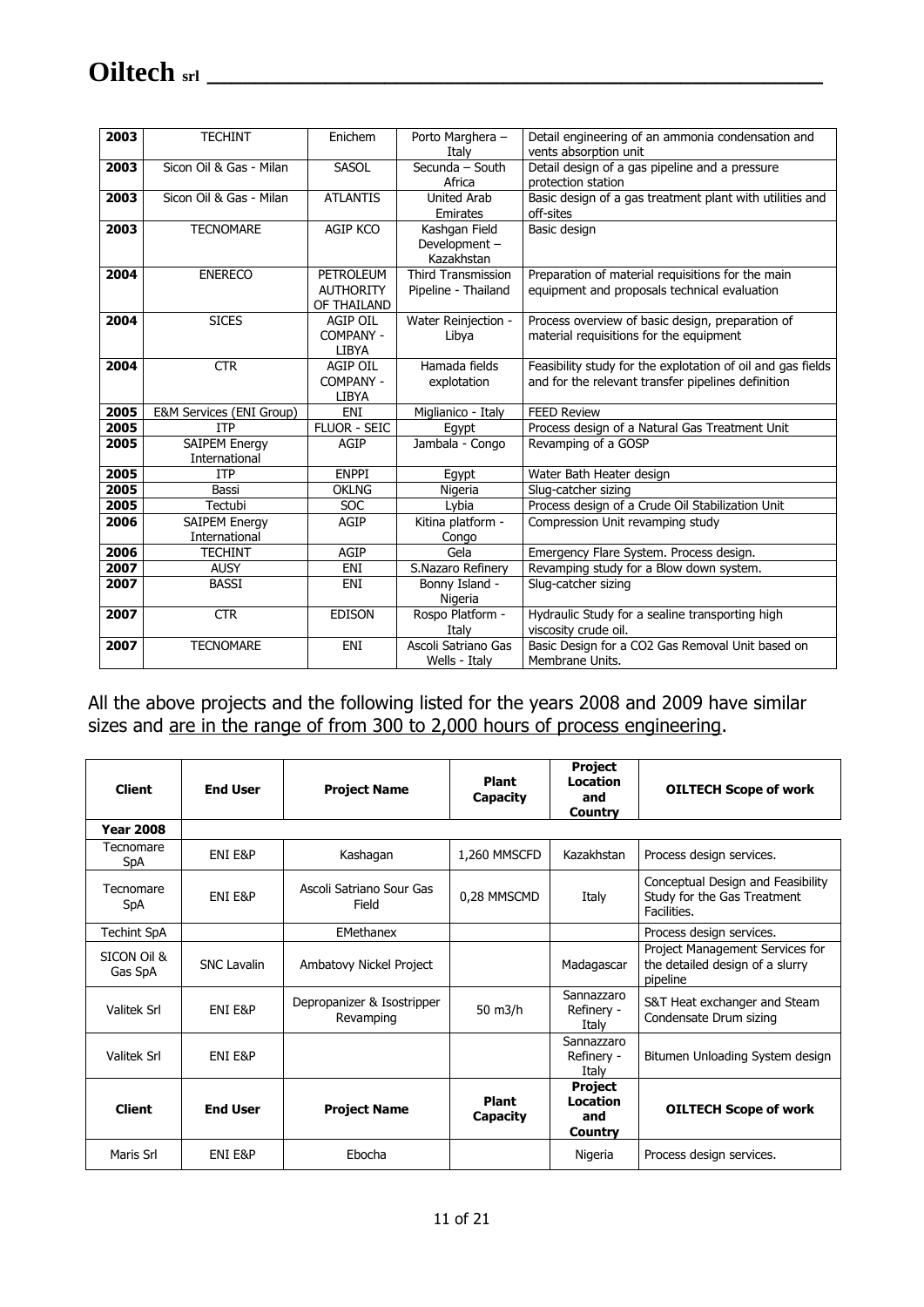| SIIRTEC NIGI<br><b>SpA</b> | <b>HPC</b>                       | Hayan                                                     | 4 MMSCMD     | Hayan Block -<br>Syria            | Process design services.                                                                              |
|----------------------------|----------------------------------|-----------------------------------------------------------|--------------|-----------------------------------|-------------------------------------------------------------------------------------------------------|
| SIIRTEC NIGI<br><b>SpA</b> | ENI E&P                          | Kashagan                                                  | 1,260 MMSCFD | Kazakhstan                        | Process design of a Fuel Gas Skid                                                                     |
| SIIRTEC NIGI<br><b>SpA</b> | ENI E&P                          | Kashagan                                                  | 1,260 MMSCFD | Kazakhstan                        | Process design of a TEG<br>Dehydration Unit                                                           |
| SIIRTEC NIGI<br>SpA        | <b>ADCO</b>                      |                                                           |              | Abu Dhabi -<br><b>UAE</b>         | Process design of a TEG<br>Dehydration Unit                                                           |
| SIIRTEC NIGI<br>SpA        | <b>Enel Power</b>                | Ammogen                                                   | 900 Kg/h NH3 | Torrevaldaliga<br>- Italy         | Process design, commissioning<br>and start-up assistance                                              |
| SIIRTEC NIGI<br>SpA        | ENPPI / Burullus<br>Gas Company  | TSA Package Modification                                  | 1,600 MMSCFD | Idku - Egypt                      | Process design services.                                                                              |
| SIIRTEC NIGI<br><b>SpA</b> | Gazprom                          | Portovaya GTP                                             | 170 MMSCFD   | Russia                            | Process design services.                                                                              |
| SIIRTEC NIGI<br>SpA        | <b>PETROGAL</b>                  | Ecofining                                                 | 6500 bpd     | Sines Refinery<br>- Portugal      | <b>FEED</b>                                                                                           |
| SIIRTEC NIGI<br>SpA        | <b>NAOC</b>                      | Basic Eng. For Swamp Area                                 | 270 MMSCFD   | Ogbainbiri -<br>Nigeria           | Process design of a TEG<br>Dehydration Unit                                                           |
| SIIRTEC NIGI<br><b>SpA</b> | <b>TOTAL E&amp;P</b><br>JEMEN    | <b>WBH Package</b>                                        | 7 MMKcal/h   | Yemen                             | Bath Heater Design                                                                                    |
| SIIRTEC NIGI<br><b>SpA</b> | Kuwait Oil<br>Comp.              | Heaters Replacement                                       | 490'000 bpd  | Kuwait                            | Bath Heater Design                                                                                    |
| SIIRTEC NIGI<br>SpA        | API                              | Ancona Refinery                                           |              | Ancona - Italy                    | Heat Exchanger Design                                                                                 |
| SIIRTEC NIGI<br>SpA        | Morneftegas                      | Prirazolomnoye Off-shore<br>Platform                      | 150,000 BOPD | Russia                            | Basic design and Operating<br>Manual for an oil platform                                              |
| SIIRTEC NIGI<br>SpA        | Oil and Natural<br>Gas Corp. Ltd |                                                           | 0,4 MMSCFD   | Mumbai Field<br>- India           | Dehydration TEG Unit                                                                                  |
| SIIRTEC NIGI<br>SpA        | ENI E&P                          |                                                           |              | Sannazzaro<br>Refinery -<br>Italy | Duty Spec Thermal Incinerator                                                                         |
| <b>CAEMA Srl</b>           | Quingentole<br>Power Plant       | Cogeneration Biomass Plant                                | 500 kW       | Quingentole -<br>Italy            | <b>Operating Manual</b>                                                                               |
| <b>ITP Srl</b>             | Khalda<br>Petroleum              | Al QASR Gas Field                                         | 12,000 BOPD  | Egypt                             | Process Sizing of a Three Phase<br>Separator                                                          |
| <b>ITP Srl</b>             | ENI Tunisia                      | Oil Gas Treatment Plant                                   | 1800 m3/h    | Maamoura                          | Process Design of a GOSP                                                                              |
| <b>ITP Srl</b>             | Fluor                            | Booster Station 2 Sakhaline<br>Island                     | 0.25 MMSCMD  | Russia                            | Fuel Gas System Operating<br>System                                                                   |
| <b>AUSYSERVICES</b><br>Srl | ENI E&P                          | <b>Track LPG Unloading</b><br>System                      | 500 Nm3/h    | Sannazzaro<br>Refinery -<br>Italy | Process Basic Design                                                                                  |
| Bassi Luigi & C.<br>SpA    | Sonatrach                        | Menzel Ledjmet East                                       | 5300 m3/h    | Algeria                           | Process Sizing of a "Finger-type"<br>Slug Catcher                                                     |
| Bassi Luigi & C.<br>SpA    | Chevron                          | Pipeline Slug Catcher                                     | 2.3 MMSCMH   | Australia                         | Process Sizing of No. 2 "Finger-<br>type" Slug Catcher                                                |
| Festina Lente<br>Srl       | Melrose                          | 1stage GI Suction                                         |              | Egypt                             | Process Sizing of No. 2 Three<br>Phase Separators                                                     |
| Festina Lente<br>Srl       | Melrose                          | 1stage GI Suction                                         | 50 MMSCFD    | Egypt                             | Process Sizing of No. 2 Two Phase<br>Separators                                                       |
| Bassi Luigi & C.<br>SpA    | <b>IRASCO</b>                    | Kharg Island Gas Gathering<br><b>NGL Recovery Project</b> | 10'500 m3/h  | Kharg Island<br>IRAN              | Process Sizing of No. 2 "Finger-<br>type" Slug Catcher                                                |
| SADELMI SpA                | <b>IOOC</b>                      | Sirri Island Gas Gathering &<br><b>NGL Recovery Plant</b> | 4.2 MMSCMD   | Sirri Island -<br><b>IRAN</b>     | Process Basic Design and HAZOP<br>for Molecular Sieve Gas<br>Dehydration and Mercury Removal<br>Units |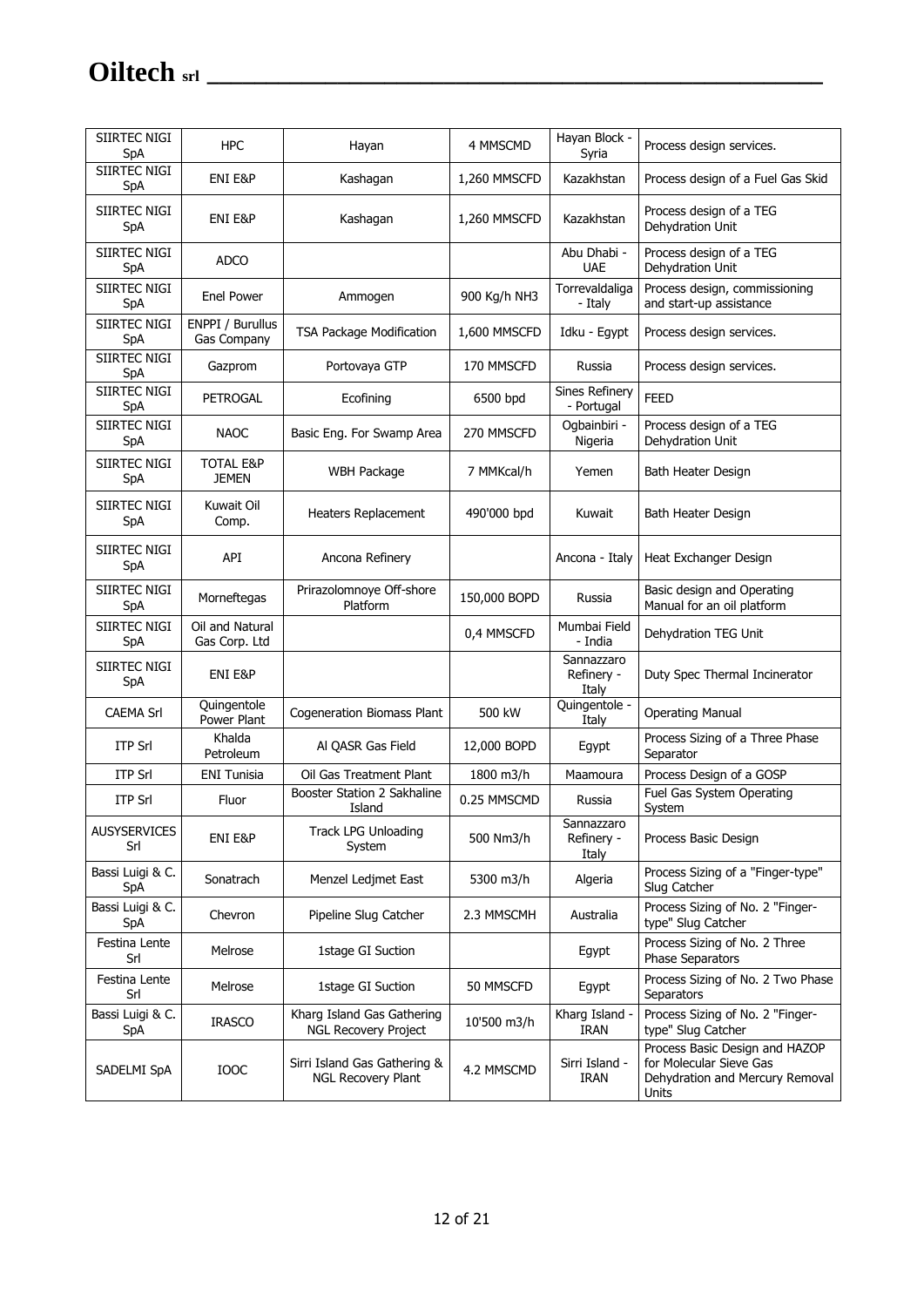| <b>Client</b>                          | <b>End User</b>                 | <b>Project Name</b>                                                        | <b>Plant</b><br>Capacity          | Project<br><b>Location and</b><br>Country | <b>OILTECH Scope of work</b>                                                                                 |
|----------------------------------------|---------------------------------|----------------------------------------------------------------------------|-----------------------------------|-------------------------------------------|--------------------------------------------------------------------------------------------------------------|
| <b>Year 2009</b>                       |                                 |                                                                            |                                   |                                           |                                                                                                              |
| <b>Tecnolab Srl</b>                    | <b>NAOC</b>                     |                                                                            | 45 MMSCFD                         | Nigeria                                   | Pipeline transient simulation                                                                                |
| <b>Techint Srl</b>                     | <b>ENI E&amp;P/</b><br>Sonangol | Associated gas utilization NGL<br>extraction and Integrated power<br>plant | 450 MW                            | Angola                                    | Simulation of the Thermodynamic Cycle<br>using a proprietary software                                        |
| Festina Lente<br>Srl                   | Melrose Resources               | West Dikirnis Gas Injection                                                | 85 MMSCFD                         | Egypt                                     | Process Sizing of Scrubbers and Flare K.O.<br>Drums                                                          |
| SES - Saipem<br>Energy<br>Services SpA | ENI E&P                         | Kitina Development &<br>Reconditioning                                     |                                   | Congo                                     | Process design for the revamping and<br>expansion of the Cooling Water and Water<br><b>Injection Systems</b> |
| ΚM<br>Engineering                      | <b>ENI Australia</b>            | Pipeline Flow Assurance Study                                              |                                   | Australia                                 | Flow Assurance Study and slug catcher<br>sizing                                                              |
| SICON Oil &<br>Gas SpA                 | ENI OIL Co. Ltd.                | A/100 LP Facilities Modifications                                          |                                   | Bu Attifel - Libya                        | Project Management Services for the EPC<br>project                                                           |
| SIIRTEC NIGI<br>SpA                    | AGIP KCO                        | Kashagan Off-shore                                                         | 27 m3/h<br><b>TEG</b> circulation | Kashagan -<br>Kazakhstan                  | Process design of a TEG Regeneration &<br>Reclaiming Package                                                 |
| SIIRTEC NIGI<br>SpA                    | Total                           | <b>WBH Package</b>                                                         | 7,000,000 Kcal/h                  | Yemen                                     | <b>Bath Heater</b>                                                                                           |
| SIIRTEC NIGI<br>SpA                    | ENI E&P                         | SRU Sannazzaro EST                                                         | 160 t/d sulfur                    | Sannazzaro -<br>Italy                     | Process design services for the incineration<br>section                                                      |
| <b>SIIRTEC NIGI</b><br>SpA             | <b>LORC</b>                     | Kharg Island                                                               | 2 x 300 MMSCFD                    | Kharg Island -<br><b>IRAN</b>             | PSV design                                                                                                   |
| SIIRTEC NIGI<br>SpA                    | ADCO                            | Sahil and Shau Fullfield<br>Development Program                            | 2700 m3/h                         | Sahil - UAE                               | Process design of a TEG Dehydration Unit                                                                     |
| SIIRTEC NIGI<br>SpA                    | <b>NAOC</b>                     | Ebocha Oil Centre upgrading N-<br>NLG Gas supply program                   | 2400 m3/h                         | Nigeria                                   | Process design of a TEG Dehydration Unit                                                                     |
| SIIRTEC NIGI<br>SpA                    | Cosmi                           |                                                                            | 7,000,000 Kcal/h                  | Ponticelli (BO) -<br>Italy                | Salt Bath Heater                                                                                             |
| SIIRTEC NIGI<br>SpA                    | <b>GUPCO</b>                    | WH Debottlenecking                                                         | 2,240 Kg/h MEG                    | Egypt                                     | Process design of a MEG Unit                                                                                 |
| SIIRTEC NIGI<br>SpA                    | ADCO                            | CDS Phase 1                                                                | 1.8 MMBOPD                        |                                           | Process design of a TEG Regeneration Unit                                                                    |
| SIIRTEC NIGI<br>SpA                    | <b>Enel Power</b>               | Ammogen                                                                    | 900 Kg/h NH3                      | Torrevaldaliga -<br>Italy                 | Plant Debottlenecking Study                                                                                  |
| SIIRTEC NIGI<br>SpA                    | Nuovo Pignone                   | Gas Compression Station CGS6                                               |                                   | West Quma -<br>Iraq                       | Process design services for a Gas<br>Dehydration and Glycol Regeneration Unit                                |
| Bassi Luigi &<br>C. SpA                | Chevron                         | Pipeline Slug Carcher                                                      | 2.3 MMSCMH                        | Australia                                 | Process Sizing of a "Finger-type" Slug<br>Catcher                                                            |
| SADELMI SpA                            | <b>LORC</b>                     | Lavan LPG recovery treatment<br>storage Lava & Jetty Project               | 9000 Kg/h sour<br>LPG             | lavan Island -<br><b>IRAN</b>             | <b>Training Manual</b><br>& Training                                                                         |
| <b>Techint Srl</b>                     | Techint                         | Dalmine CO2 Removal Unit                                                   |                                   | Italy -<br>Dalmine/Malossa                | Route Selection and Cost Estimation of a<br>CO2 Pipeline from Dalmine to Malossa                             |
| Festina Lente<br>Srl                   | Melrose Resources               |                                                                            |                                   |                                           | Process Sizing of Separators and Gas<br><b>Filters</b>                                                       |
| Bellelli<br>Engineering<br>Srl         | Waha Oil Company                | Faregh Phase 2 Gas Processing<br>Facilities                                | 60 MMSCFD                         | Libya                                     | Process Sizing of a "Finger-type" Slug<br>Catcher                                                            |
| Tecnolab Srl                           | ENI E&P                         |                                                                            |                                   | Australia                                 | Pipeline transient simulation                                                                                |
| Festina Lente<br>Srl                   |                                 |                                                                            |                                   |                                           | Process Sizing of Gas Scrubber and Test<br>Separator                                                         |
| Bassi Luigi &<br>C. SpA                | JGC                             | Gassi Touil Feed Project                                                   | 12 MMSCMD                         | Algeria                                   | Process Sizing of No. 2 "Finger-type" Slug<br>Catcher                                                        |
| <b>AUSY Srl</b>                        | ENI E&P                         | Sistema di riscaldamento soluzione<br>Lean Baffle                          | 30 KW                             | Sannazzaro -<br>Italy                     | Heating System Design                                                                                        |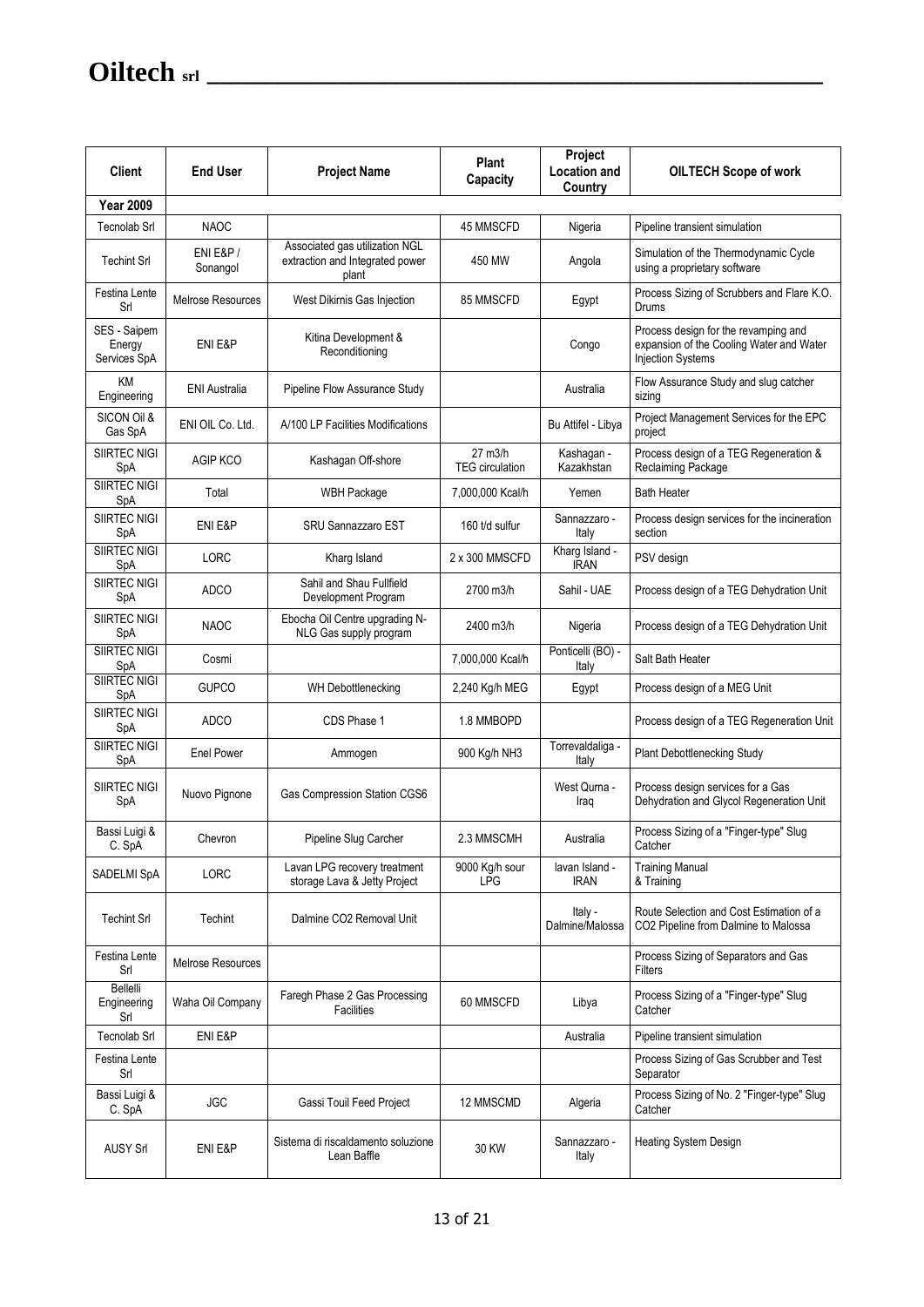| <b>Client</b>           | <b>End User</b>     | <b>Project Name</b> | <b>Plant</b><br>Capacity | Project<br>Location and<br>Country | <b>OILTECH Scope of work</b>                         |
|-------------------------|---------------------|---------------------|--------------------------|------------------------------------|------------------------------------------------------|
|                         | ENI E&P             | <b>MTBE Plant</b>   | 3 MW                     | Sannazzaro -<br>Italy              | <b>OVHD Condenser Design</b>                         |
| Festina Lente<br>Srl    |                     |                     |                          |                                    | Process Sizing of Separators                         |
| L.S.M. Srl              |                     |                     |                          |                                    | Sizing of Storage Tanks Heating Coils                |
| <b>Techint Srl</b>      |                     | EMethanex           |                          |                                    | Sizing of Storage Tanks Heating Coils                |
| Festina Lente<br>Srl    | Bapetco             | Neag Multiphase     | 20000 BOPD               | Egypt                              | Process Sizing of Separators                         |
| Bassi Luigi &<br>C. SpA | Oman Gas<br>Company | North Star Plant    |                          | Oman                               | Process Sizing of No.2 "Finger-type" Slug<br>Catcher |
| Festina Lente<br>Srl    | Sonatrach           | Gazoduc GK3/48"     | 500,000 Nm3/h            | Algeria                            | Process sizing of Multycyclon type Gas<br>Scrubber   |

| <b>Client</b>        | <b>End User</b>                                   | <b>Project Name</b>                                          | Plant<br>Capacity                          | Project<br><b>Location and</b><br>Country | <b>OILTECH Scope of work</b>                                                                                        |
|----------------------|---------------------------------------------------|--------------------------------------------------------------|--------------------------------------------|-------------------------------------------|---------------------------------------------------------------------------------------------------------------------|
| <b>Year 2010</b>     |                                                   |                                                              |                                            |                                           |                                                                                                                     |
| <b>IPLOM</b>         | <b>IPLOM</b>                                      | Oil Storage Tanks new pumping<br>system                      | 150 m3/h                                   | <b>Busalla Refinery</b><br>- Italy        | Process Design of the new pumping and oil<br>transfer lines.                                                        |
| SIIRTEC NIGI<br>SpA  | <b>ENI SpA</b>                                    | Zubair Oil / Gas Field                                       | 824 MMSCFD /<br>33000 bopd                 | Zubair - Iraq                             | FEED preparation for new Oil & Gas<br><b>Treatment Plant</b>                                                        |
| SIIRTEC NIGI<br>SpA  | <b>Enel Power</b>                                 | Ammogen                                                      | 900 Kg/h NH3                               | Torrevaldaliga -<br>Italy                 | Plant Start Up                                                                                                      |
| SIIRTEC NIGI<br>SpA  | Gazprom                                           | Portovaya GTP                                                | 170 MMSCFD                                 | Russia                                    | 3D Model review - Hazop Analysis -<br><b>Operating Manual</b>                                                       |
| <b>TECHINT</b>       | kJO                                               | Al Khafji Joint Operations - Hout<br><b>Crude Facilities</b> | 100,000 bopd                               | Saudi Arabia                              | Process Design Oil treatment plant                                                                                  |
| <b>TECHINT</b>       | Eni SpA                                           | Val D'Agri Debottlenecking Project                           |                                            | Val D'Agri Oil &<br>Gas Plant - Italy     | <b>TEG Dehydration &amp; Amine Sweetening</b><br>Units Revamping - Flare system<br>debottlenecking                  |
| <b>TECHINT</b>       | <b>ENERGO</b><br><b>PROJEKT</b><br><b>WARSAWA</b> | <b>OPOLE POWER PLANT</b>                                     | 2 x 890 MW                                 | Opole - Polland                           | Process Design of Water treatment unit for<br>Power Boiler Feed / Process Design of<br>water cooling system         |
| Festina Lente<br>Srl | ENPPI / Rashpetco                                 | Rossetta Gas Field Upgrade<br>Project                        | 6000 bopd                                  | Egypt                                     | Separator Process Sizing                                                                                            |
| Festina Lente<br>Srl | ENPPI / KHALDA<br>PETROLEUM<br><b>COMPANY</b>     | Kalabsha 40000 BOPD Oil<br><b>Facilities Project</b>         | 40,000 bopd                                | Egypt                                     | Separator Process Sizing                                                                                            |
| Festina Lente<br>Srl | Pharaoninc<br>Petroleum<br>Company                | West Harbor Expansion Project                                | 443 MMSCFD                                 | Western Desert<br>Egypt                   | Process Sizing / Process Calculation reports<br>/ Safety valves / depressurization / Cathodic<br>Protection / Hazop |
| <b>BASSI</b>         | Foster Wheeler / In<br>Salah Gas                  | In Salah Southern Field Project                              | 500 MMSCFD Gas<br>/250 m3 SLUG<br>Capacity | In Salah -<br>Algeria Onshore             | Finger type Slug Catcher - Process Design<br>and calculation report                                                 |
| <b>BASSI</b>         | Chevron                                           | Wheatstone LNG Plant Project                                 | 2500 m3 SLUG<br>Capacity                   | Australia                                 | Finger type Slug Catcher - Process Design<br>and calculation report                                                 |
| <b>TECHINT</b>       | Eni Congo SpA                                     | M'Boundi Oil & Gas Treatment<br>Plant                        | 3 MMSCMD                                   | Congo Onshore                             | TEG Dehydration & Regeneration Process<br>design                                                                    |
| <b>AUSY</b>          | Eni SpA                                           | Heavy Oil transfer line to storage<br>tank                   | 170 m3/h                                   | Raffineria di<br>Sannazzaro (PV)          | Pressure drop calculation and Pump<br>selection                                                                     |
| <b>BELLELLI</b>      | <b>Bakhtar</b><br>Petrochemical<br>Company        | <b>DONOR Drying Package</b>                                  | 1 m3/h                                     | <b>IRAN</b>                               | Process calculation for molecular sieve<br>drying package                                                           |
| SIIRTEC NIGI<br>SpA  | <b>KBR</b>                                        | West of Shetland FPSO Project                                | & MMSCMD                                   | North Sea                                 | TEG Dehydration and Regeneration Units<br>Process Design                                                            |
| SIIRTEC NIGI<br>SpA  | <b>Enel Power</b>                                 | Ammogen                                                      | 900 Kg/h NH3                               | Torrevaldaliga -<br>Italy                 | Revamping of existing heating steam and<br>desuperheating system                                                    |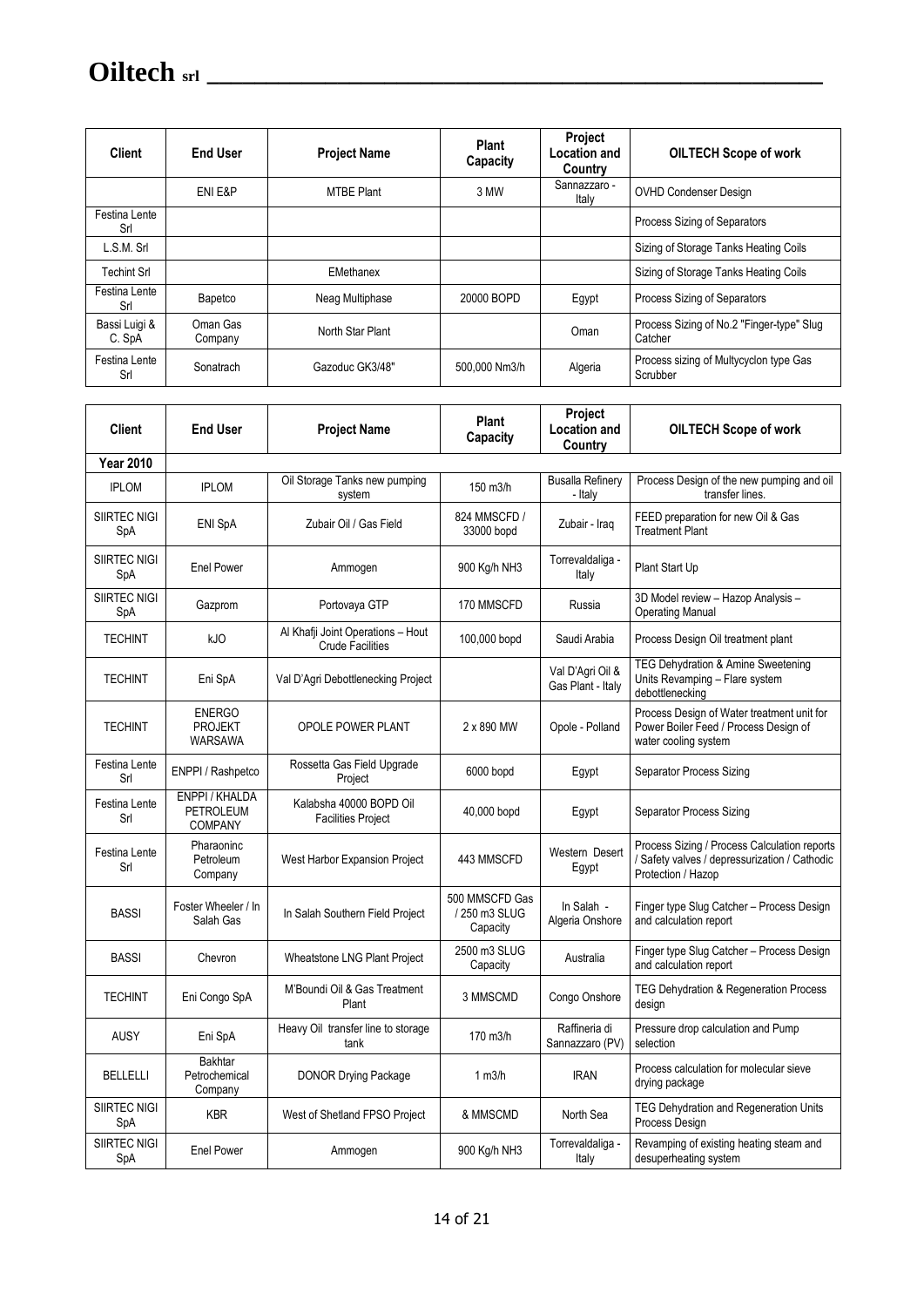| <b>Client</b>        | <b>End User</b>                      | <b>Project Name</b>                                                          | <b>Plant</b><br>Capacity                 | Project<br><b>Location and</b><br>Country                                  | <b>OILTECH Scope of work</b>                                                                                                     |
|----------------------|--------------------------------------|------------------------------------------------------------------------------|------------------------------------------|----------------------------------------------------------------------------|----------------------------------------------------------------------------------------------------------------------------------|
| <b>Year 2011</b>     |                                      |                                                                              |                                          |                                                                            |                                                                                                                                  |
| <b>IMS</b>           | PETROFAC /<br><b>QATAR Petroleum</b> | Dukhan Plant-<br>9,5 MMSCMD<br>New AGR Unit at DUKHAN Plant<br>Qatar Onshore |                                          | Process Design of the new Gas<br>Dehydration and TEG Regeneration<br>Plant |                                                                                                                                  |
| IMS                  | PETROJET /<br><b>PETROBEL</b>        | New Denise Slug Catcher -<br>Onshore                                         | 8 MMSCMD                                 | El Gamil Plant -<br>Egypt                                                  | Process Calculation of safety system -<br>Safety Valves & depressurization                                                       |
| IMS                  | NPCC / ADCO                          | Qusahwira Full Field<br>Development                                          | 0.9 MMSCMD                               | Abu-Dhabi                                                                  | Process Calculation for TEG Contactor<br>Blow Down system                                                                        |
| DGImpianti/Tecnomare | ENI Congo                            | Litchendjili Onshore Oil/Gas<br><b>Treatment Plant</b>                       | 2 MMSCMD + 750<br>Sm3/d oil              | Congo Onshore                                                              | Basic Design of new Oil & Gas treatment<br>plant                                                                                 |
| <b>JACOBS</b>        | Eni SpA                              | Vacuum Tower overhead cooling<br>system Debottlenecking                      | 9,6 MW                                   | Raffineria di<br>Sannazzaro<br>(PV)                                        | Feasibility study for replacement of<br>existing cooling water overhead<br>condensers                                            |
| <b>JACOBS</b>        | Eni SpA                              | Crude Oil Storage & Transfer<br>System                                       | 1900 m3/h                                | Raffineria ENI di<br>Taranto - Italy                                       | FEED preparation for the<br>debottlenecking and optimization project<br>of the existing crude oil storage and<br>transfer system |
| <b>AUSY</b>          | Polimeri Europa<br>SpA               | Butene transfer System from<br>Unloading Facilities to storage<br>tank       | 20 m3/h                                  | Porto Marghera<br>Plant (VE)                                               | Feasibility Study & Transfer Pump<br>selection for the Butene transfer from the<br>truck unloading to the storage tank           |
| <b>AUSY</b>          | Eni SpA                              | <b>Isostripper Tower Feed</b><br>Preheater                                   | 1,2 MMkcal/h                             | Raffineria di<br>Sannazzaro<br>(PV)                                        | Feasibility Study for Modification of<br>existing control logic philosophy                                                       |
| <b>REPCO</b>         | Edison                               | Centrale di Collalto                                                         | 10 MMSCMD                                | Collalto - Italy                                                           | Dehydration and TEG Regeneration<br>Units - Training Course                                                                      |
| <b>AUSY</b>          | Eni SpA                              | Vacuum Tower Bottom Product<br>Cooling System                                | 22 MMBtu/h                               | Raffineria di<br>Sannazzaro<br>(PV)                                        | Feasibility Study for replacement of<br>existing air cooler                                                                      |
| <b>AUSY</b>          | Eni SpA                              | Visbreaker bottom product<br>transfer line to storage tank                   | 80 m3/h                                  | Raffineria di<br>Sannazzaro<br>(PV)                                        | Feasibility Study for new transfer line<br>and steam tracing system                                                              |
| <b>JACOBS</b>        | Polimeri Europa<br>SpA               | Storage Tank Vapour Recovery<br>Unit                                         | 1500 Nm3/h                               | Sarroch<br>Refinery (Italy)                                                | Basic design for vapour collecting and<br>cryogenic treatment units                                                              |
| <b>BASSI</b>         | Petrofac / In Salah<br>Gas           | In Salah CPF                                                                 | 15 MMSCMD Gas<br>250 m3 SLUG<br>Capacity | In Salah -<br>Algeria Onshore                                              | Finger type Slug Catcher - Process<br>Design and calculation report                                                              |
| SIIRTEC NIGI SpA     | <b>NEXEN Petroleum</b>               | "Golden Eagle" Platform                                                      | 42 MMSCMD                                | North Sea<br>Offshore                                                      | Process design of Gas Dehydration &<br><b>TEG Regeneration Unit</b>                                                              |
| SIIRTEC NIGI SpA     | SAIPEM                               | B405B - Central Area Field<br>Complex                                        | 123 MMSCMD                               | Sonatrach -<br>Algeria                                                     | Process design of Gas Dehydration &<br><b>TEG Regeneration Unit</b>                                                              |
| <b>JACOBS</b>        | LILLY                                | Water Injection & Purified Water<br><b>Generation Packages</b>               |                                          | Sesto Fiorentino<br>(Italy)                                                | <b>Basic Process Design</b>                                                                                                      |
| <b>JACOBS</b>        | ARGOR<br><b>HERAEUS</b>              | <b>Technical and Process Utilities</b><br>Section                            |                                          | Llay Lay (Cile)                                                            | <b>Basic Design</b>                                                                                                              |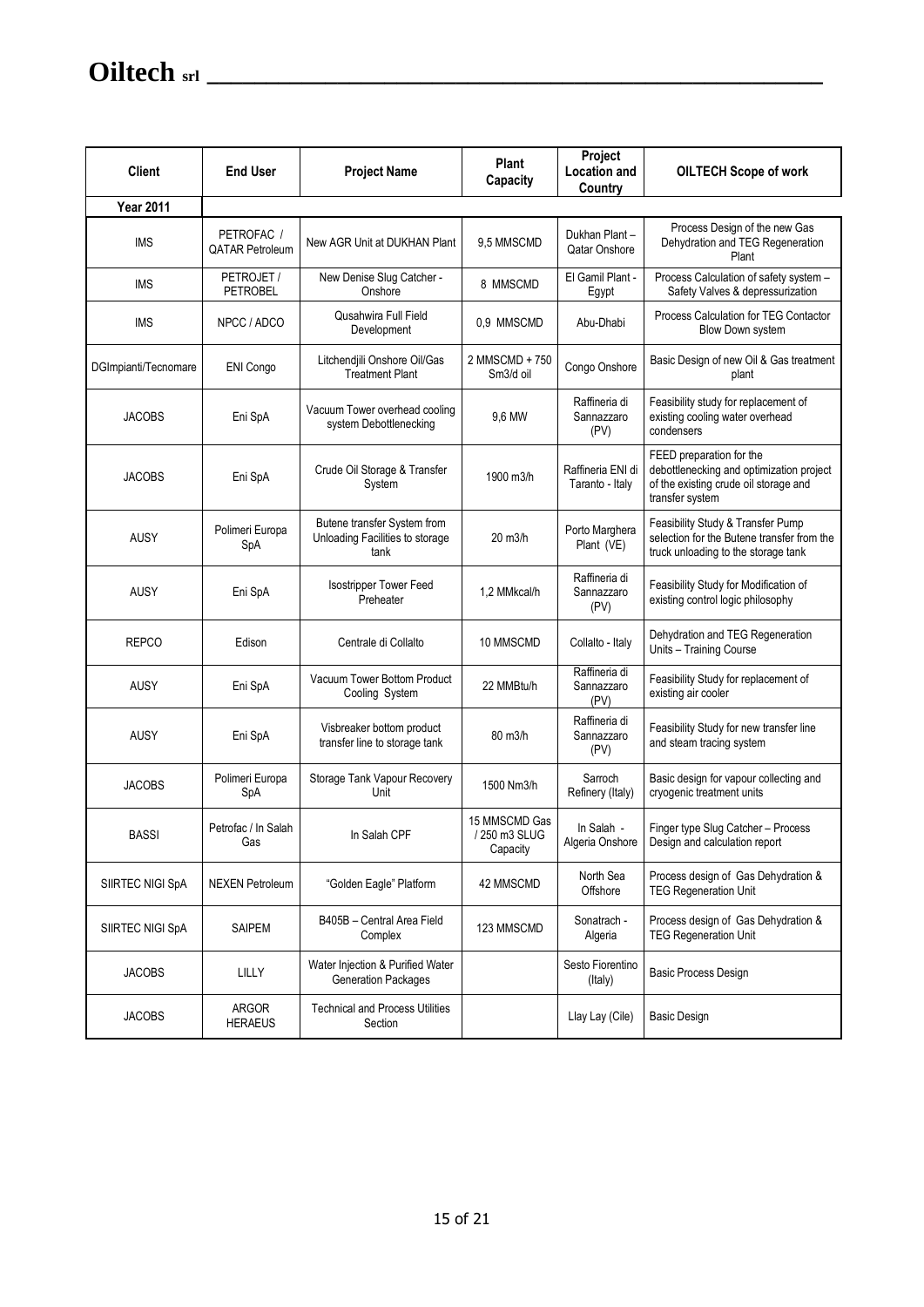| <b>Client</b>                  | <b>End User</b>                    | <b>Project Name</b>                                                   | <b>Plant</b><br>Capacity                   | Project<br><b>Location and</b><br>Country | <b>OILTECH Scope of work</b>                                                                                                    |
|--------------------------------|------------------------------------|-----------------------------------------------------------------------|--------------------------------------------|-------------------------------------------|---------------------------------------------------------------------------------------------------------------------------------|
| <b>Year 2012</b>               |                                    |                                                                       |                                            |                                           |                                                                                                                                 |
| Maris                          | GasPlus                            | Poggiofiorito Stoccaggio                                              | 2 MMSCMD                                   | Fornovo - Italy                           | Feasibility Study for new gas storage,<br>compression and dehydration (by molecular<br>sieve) plant                             |
| Maris                          | <b>GasPlus</b>                     | San Benedetto Stoccaggio                                              | 6,5 MMSCMD                                 | Fornovo - Italy                           | Feasibility Study for new gas storage,<br>compression and dehydration (by molecular<br>sieve) plant                             |
| Basis<br>Engineering           | Edison / Abugir                    | NAQ/PII Platform Debottlenecking                                      | 40 MMSCFD                                  | Abugir Field -<br>Egypt                   | Abugir Field Development - Existing<br>NAQ/PII Platform Revamping - New Wells<br>Exploitation                                   |
| Basis<br>Engineering           | Edison / Abugir                    | NAQ/PIII Platform                                                     | 165 MMSCFD Gas<br>+1500 bopd               | Abugir Field -<br>Egypt                   | Abugir Field Development - New NAQ/PIII<br>Platform - Feasibility Study                                                         |
| Basis<br>Engineering           | Edison / Abugir                    | NAQ/PIII Platform                                                     | 165 MMSCFD Gas<br>+1500 bopd               | Abugir Field -<br>Egypt                   | Abugir Field Development - New NAQ/PIII<br>Platform - FEED Development                                                          |
| <b>REPCO</b>                   | Edison                             | Centrale di San Potito                                                | 10 MMSCMD                                  | San Potito - Italy                        | Dehydration and TEG Regeneration Units -<br><b>Operating Manual</b>                                                             |
| <b>REPCO</b>                   | Edison                             | Centrale di San Potito                                                | 10 MMSCMD                                  | San Potito - Italy                        | DEG Regeneration Unit - Operating Manual                                                                                        |
| <b>REPCO</b>                   | ABB / Eni Congo                    | M'Boundi Gas Treatment Plant                                          | 3,2 MMSCMD                                 | Congo Onshore                             | Dehydration and TEG Regeneration Units -<br>Basic Design - Process calculation report                                           |
| <b>REPCO</b>                   | ABB / Eni Congo                    | M'Boundi Gas Treatment Plant                                          | 3,2 MMSCMD                                 | Congo Onshore                             | Dehydration and TEG Regeneration Units -<br><b>Operating Manual</b>                                                             |
| <b>REPCO</b>                   | ABB / Eni Congo                    | M'Boundi Gas Treatment Plant                                          | 3,2 MMSCMD                                 | Congo Onshore                             | Fuel Gas Package - Basic Design                                                                                                 |
| <b>BASSI</b>                   | <b>JKC</b>                         | <b>ICHTHYS Onshore LGN Facilities</b>                                 | 45 MMSCMD Gas /<br>360 m3 SLUG<br>Capacity | ICHTHYS-<br>Australia                     | Finger type Slug Catcher - Process Design<br>and calculation report                                                             |
| SIIRTEC NIGI<br>SpA            | <b>NEXEN Petroleum</b>             | "Golden Eagle" Platform                                               | 42 MMSCMD                                  | North Sea<br>Offshore                     | Process design of Gas Dehydration & TEG<br>Regeneration Unit                                                                    |
| <b>AUSY</b>                    | ENI SpA                            | Noise Verification of Vapour<br>Recovery System from Track<br>Loading |                                            | Porto Marghera<br>Plant (VE)              | Process Verification of vapour recovery<br>network in order to find out the cause of<br>noise detected during loading operation |
| <b>GESTALD Srl</b>             | <b>KHALDA Petroleum</b><br>Company | Three Phase Production Separator                                      | 20,000 BOD                                 | Egypt                                     | Separator Process Design                                                                                                        |
| <b>GESTALD Srl</b>             | <b>COSTA</b><br><b>CROCIERE</b>    | Air Compressor Package                                                | 14,000 Nm3/h                               | Italy                                     | Process Calculation & Design of Air<br>compression system for Costa Concordia<br>wreck removal by sponson pressurization        |
| <b>JACOBS</b>                  | Lilly                              | <b>Sterilized Water Production</b>                                    |                                            | Italy                                     | Process Calculation for Water treatment by<br>Reverse Osmosis and Ultrafiltration Units                                         |
| <b>TECNIMONT</b><br><b>SPA</b> |                                    | LDPE PRODUCTION UNIT                                                  | 300,000 tons/y                             | Mexico                                    | Process Design of a new LDPE plant                                                                                              |
| <b>BALLESTRA</b><br><b>SPA</b> |                                    | Sulphuric Acid Production Plant                                       |                                            | India                                     | FEED ENDORSEMENT                                                                                                                |
| <b>BALLESTRA</b><br><b>SPA</b> |                                    | Ethoxilates                                                           |                                            |                                           | Process Design                                                                                                                  |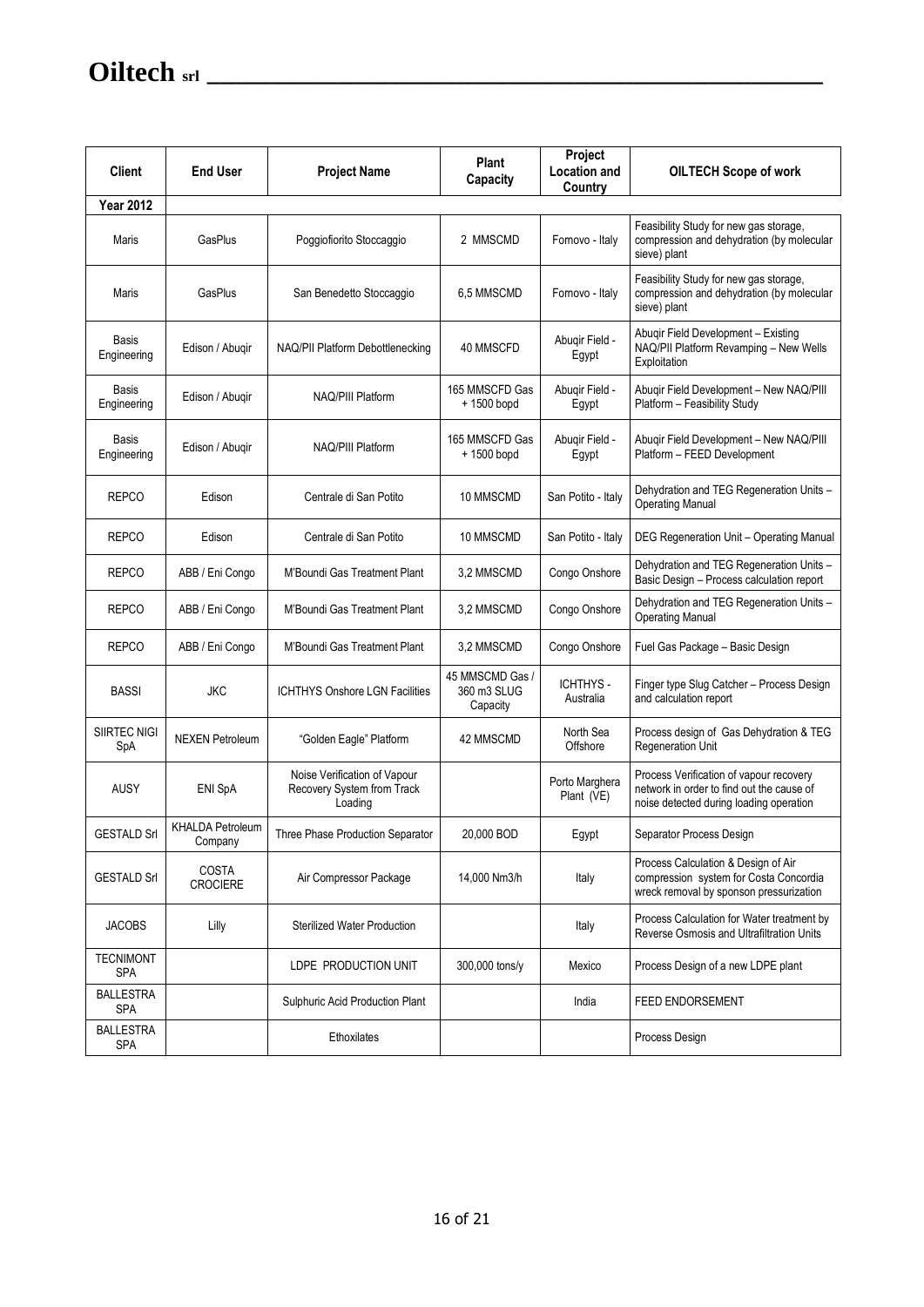| <b>Client</b>                  | <b>End User</b>                      | <b>Project Name</b>                                                                             | <b>Plant</b><br>Capacity                                                   | Project<br><b>Location and</b><br>Country | <b>OILTECH Scope of work</b>                                                                                                                     |
|--------------------------------|--------------------------------------|-------------------------------------------------------------------------------------------------|----------------------------------------------------------------------------|-------------------------------------------|--------------------------------------------------------------------------------------------------------------------------------------------------|
| <b>Year 2013</b>               |                                      |                                                                                                 |                                                                            |                                           |                                                                                                                                                  |
| <b>Ballestra</b>               |                                      | <b>New Sulphonation Plant</b>                                                                   |                                                                            |                                           | <b>FEED</b>                                                                                                                                      |
| Maris                          | Società Padana<br>Energia            |                                                                                                 |                                                                            | Fornovo - Italy                           | Detailed Engineering for a New WellHeads<br><b>Field and Gas Treatment Plant</b>                                                                 |
| Jacobs                         | <b>ENI SYNDIAL</b>                   | Industrial Water Treatment Plant                                                                | 500 m3/h                                                                   | Viggiano - Italy                          | Process Basic. including: Organic solvent<br>stripping unit, Heavy metal oxidation unit,<br>Sludge treatment section, waste vapor<br>incinerator |
| Sicon Oil                      | <b>GASCO</b>                         | Gas / Condensate Pipeline                                                                       |                                                                            |                                           | Flow Assurance - OLGA Simulation                                                                                                                 |
| <b>JACOBS</b>                  | <b>ROCKWOOD</b>                      | New Ferrous Pigments Production<br>Plant                                                        |                                                                            |                                           | Process Basic                                                                                                                                    |
| <b>JACOBS</b>                  |                                      | SM2 Synthesis - New Bulk<br><b>Pharmaceutical Plant for API</b><br>(Active Product Ingredients) |                                                                            | Savsky Marof<br>(Croatia)                 | <b>FEED</b>                                                                                                                                      |
| <b>Ballestra</b>               |                                      | Roan Tailings Reclamation Project                                                               | 900 Tons/day<br>Sulphuric Acid &<br>100 Tons/day<br>Liquid SO <sub>2</sub> |                                           | Process activities for EPC                                                                                                                       |
| <b>Ballestra</b>               |                                      | PUMA Project                                                                                    | 100 Tons/day<br>Sulphuric Acid                                             |                                           | Process activities for EPC                                                                                                                       |
| <b>MARIS</b>                   | <b>ENI Congo</b>                     | MARINE XII BLOCK - Litchendjili<br>Gas Development                                              |                                                                            | Congo                                     | Process activities for EPC                                                                                                                       |
| Tecnimont                      | ENI                                  | ETBE / MTBE Units Revamping                                                                     |                                                                            | Ravenna<br>Refinery (Italy)               | Process activities for EPC                                                                                                                       |
| <b>JACOBS</b>                  | <b>SAIPEM</b>                        | New Gasoil Refinery                                                                             |                                                                            | Venezuela                                 | Basic Design & FEED - Amine<br>Sweetening, SRU, Tail Gas Treatment, Sour<br>Water Stripper Units                                                 |
| <b>PEG</b> Italia              | <b>DNO</b>                           | Natural Gas Treatment Plant                                                                     |                                                                            | Kurdistan                                 | Gas Amine Sweetening Unit and Glycol<br>Dehydration Unit - Basic Design                                                                          |
| Tecnimont                      | OCI                                  | New Fertilizer Complex                                                                          |                                                                            | <b>IOWA - USA</b>                         | Utility System Design                                                                                                                            |
| <b>MARIS</b>                   | ENI                                  | <b>ANNABELLA Platform</b>                                                                       |                                                                            | Adriatic Sea<br>(Italy)                   | Oily water treatment; Production Separator,<br>Air Instrument; Blow down system; Fuel Gas<br>Packages                                            |
| <b>JACOBS</b>                  | <b>ENI SYNDIAL</b>                   | <b>Groundwater Treatment Unit</b>                                                               |                                                                            | Assemini (Italy)                          | Process Basic, including: Organic solvent<br>stripping unit, Heavy metal oxidation unit,<br>Sludge treatment section, waste vapor<br>incinerator |
| <b>JACOBS</b>                  | <b>HUNTSMANN</b>                     | Tioxide Unit Flue Gas Treatment<br>System Revamping                                             |                                                                            | Scarlino (Italy)                          | Feasibility Study. Comparison of different<br>technologies for SOx abatement                                                                     |
| <b>JACOBS</b>                  | <b>ENI VERSALIS</b>                  | New C4 stream Hydrogenation Unit                                                                |                                                                            | <b>Brindisi Plant</b><br>(Italy)          | FEED.                                                                                                                                            |
| <b>PUMA</b><br><b>PROGETTI</b> | <b>APENNINE</b>                      | Gas Dehydration Unit                                                                            |                                                                            | Villa Tiberi (Italy)                      | Basic of a Gas Dehydration Unit by<br>Molecular Sieve Adsorption                                                                                 |
| <b>PUMA</b><br>PROGETTI        |                                      | Gas Sweetening and Hg Removal<br>Units                                                          |                                                                            |                                           | <b>Feasibility Study</b>                                                                                                                         |
| <b>PUMA</b><br><b>PROGETTI</b> | <b>DORIS</b><br><b>INTERNATIONAL</b> | New Melt PET Transfer Line                                                                      |                                                                            |                                           | Pressure drop calculation and line sizing                                                                                                        |
| <b>PUMA</b><br><b>PROGETTI</b> | <b>AGIP</b>                          | Pozzi Ravizza e Bagnolo in Piano<br>Revamping                                                   |                                                                            | Reggio Emilia<br>(Italy)                  | Feasibility study for Well Heads, gas/oil<br>separation, transfer line and ancillary<br>equipment development                                    |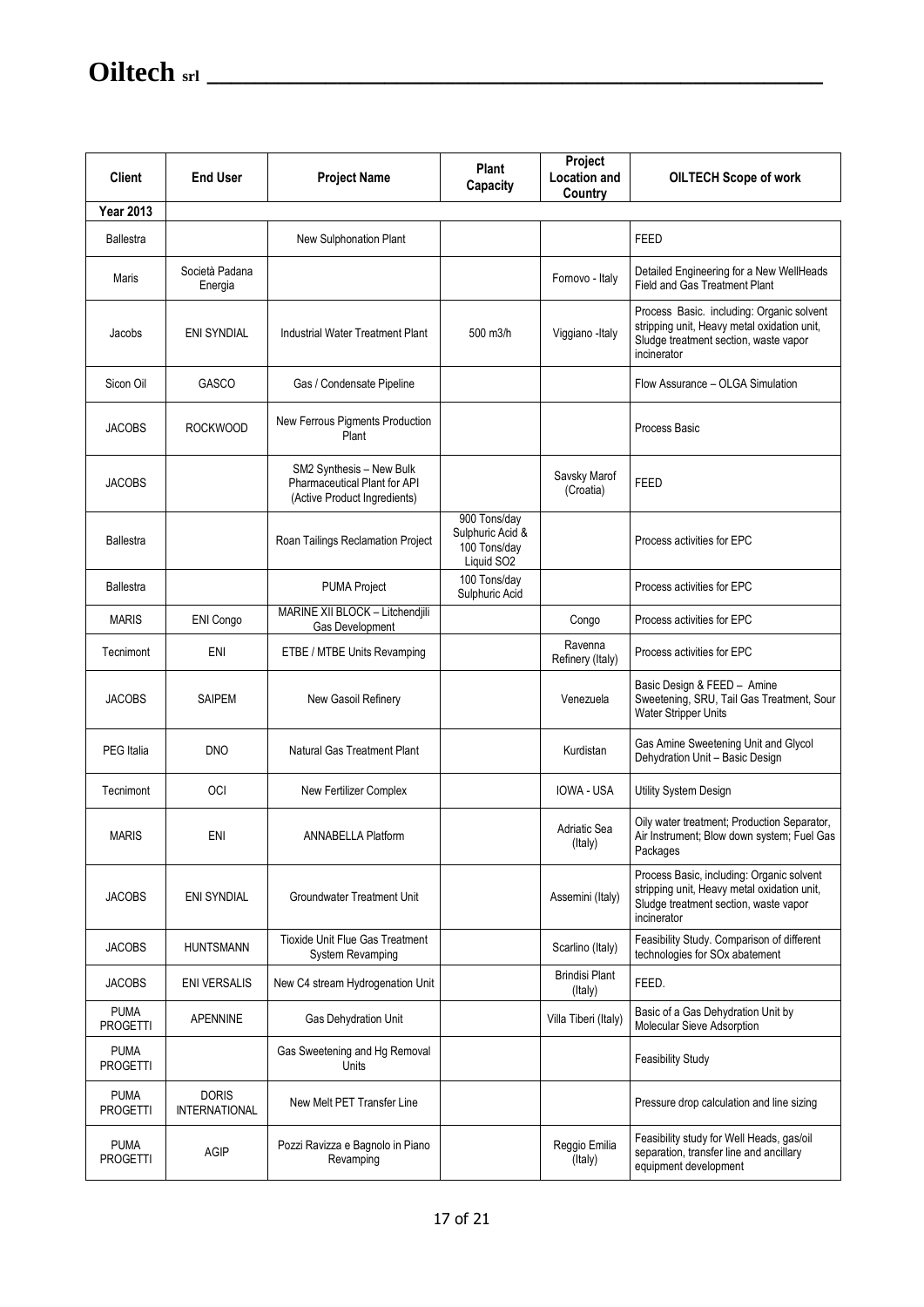| Client                          | <b>End User</b>           | <b>Project Name</b>                                                                                                                         | <b>Plant</b><br>Capacity                         | Project<br><b>Location and</b><br>Country | <b>OILTECH Scope of work</b>                                                                                                                                                                                                |
|---------------------------------|---------------------------|---------------------------------------------------------------------------------------------------------------------------------------------|--------------------------------------------------|-------------------------------------------|-----------------------------------------------------------------------------------------------------------------------------------------------------------------------------------------------------------------------------|
| <b>Year 2014</b>                |                           |                                                                                                                                             |                                                  |                                           |                                                                                                                                                                                                                             |
| <b>REPCO</b>                    | B.H.E.L.                  | MARIB PHASE II - Fuel Oil<br><b>Treatment Unit</b>                                                                                          | 600 m3/h                                         | Safir - YEMEN                             | Process activities for EPC                                                                                                                                                                                                  |
| SIIRTEC NIGI<br>SpA             | Zhaikmunai                | GTU-3 - NEW GAS /<br><b>CONDENSATE TREATMENT</b><br>UNIT                                                                                    | 6 MMSCMD GAS +<br>11000 MCD<br><b>CONDENSATE</b> | Kazhakistan                               | Detailed Process Design. Inlet Slug catcher,                                                                                                                                                                                |
| SIIRTEC NIGI<br>SpA             | S.O.C.                    | <b>NEW GAS COMPRESSION</b><br><b>STATION</b>                                                                                                | 240 MMSCFD                                       | Zubair - IRAQ                             | Process Basic Design                                                                                                                                                                                                        |
| SIIRTEC NIGI<br>SpA             | <b>LUKOIL</b>             | Glycol Gas Dehydration Unit                                                                                                                 | 0.360 MMNMCD                                     | Perm                                      | Process Basic Design                                                                                                                                                                                                        |
| SIIRTEC NIGI<br>SpA             | <b>LUKOIL</b>             | Glycol Gas Dehydration Unit                                                                                                                 | 1,3 MMNMCD                                       | Perm                                      | Process Basic Design                                                                                                                                                                                                        |
| <b>PUMA</b><br><b>PROGETTI</b>  | <b>ITP/BENELLI</b>        | New Off-Shore Gas Compression &<br>Gas Dehydration & Utilities                                                                              | 250 MMSCFD                                       | Iran                                      | Basic and Detailed Engineering<br>development                                                                                                                                                                               |
| <b>BASSI</b>                    | <b>PETROFAC</b>           | New Finger Type Slug Catcher                                                                                                                | 24 MMNMCD                                        | Muscat - OMAN                             | Equipment Sizing and Process Design                                                                                                                                                                                         |
| <b>FOSTER</b><br><b>WHEELER</b> | PRIOLO<br><b>REFINERY</b> | Aromatic unit -C9+ Stream<br>Upgrading                                                                                                      |                                                  | Siracusa-Sicilia                          | PIDs, Tie-in list, Consumption list,<br>Equipment list, Line list                                                                                                                                                           |
| <b>FOSTER</b><br><b>WHEELER</b> | <b>BIOGEN</b>             | Project Biogen Idec is a<br>multipurpose plant for the<br>production of therapeutic<br>proteins<br>from mammalian cell culture<br>processes |                                                  | Hillerod<br>(DENMARK)                     | FAT activities in Austria (Llinz and Gratz):<br>Mechanical check and management open<br>point Punch list;<br>Data sheet, PIDs, Line Sizing, PSV, Pump,<br>Material Requisition, Line list, Tie-in list,<br>Valve list, PFDs |
| <b>JACOBS</b>                   |                           | Revamping of Sarroch Refinery                                                                                                               |                                                  | Cagliari<br>(Italy)                       | PSV calculation of existing equipment after<br>revamping, PSV for new equipment                                                                                                                                             |
| <b>TECNIMONT</b>                |                           | Tempa Rossa Project<br>Development                                                                                                          |                                                  | Potenza<br>(ITALY)                        | Unit developed: Flare K.O.Drum, Closed<br>Drain, Open Drain, Vapour Recovery Unit                                                                                                                                           |
| <b>FOSTER</b><br><b>WHEELER</b> |                           | Anwerup Project (Antwerp Refinery<br>Upgrade)                                                                                               |                                                  | <b>BELGIUM</b>                            | PID management, Hazop Reccomandation<br>follw-up, Line List and Tie-in List<br>management                                                                                                                                   |

| <b>Client</b>       | End User                                              | <b>Project Name</b>                                                          | <b>Plant</b><br>Capacity | Project<br>Location and<br>Country | <b>OILTECH Scope of work</b>                                                                                                              |
|---------------------|-------------------------------------------------------|------------------------------------------------------------------------------|--------------------------|------------------------------------|-------------------------------------------------------------------------------------------------------------------------------------------|
| <b>Year 2015</b>    |                                                       |                                                                              |                          |                                    |                                                                                                                                           |
| ABB                 | ENI-ALGERIA-<br>SONATRACH                             | New wells and relevant gathering<br>system                                   |                          | Hassi<br>Messaoud-<br>Algeria      | PIDs, Process simulation, Heat material<br>balance, Equipment design, Technical<br>documentation                                          |
| <b>CSI IMPIANTI</b> | ENI-ALGERIA-<br>SONATRACH                             | Menzel Ledimet East Project<br>16 new wells and relevant<br>gathering system |                          | (MLE) - Algeria                    | Wellhead Network, Process simulations,<br>Heat and Material Balance, P&ID, PFD,<br>Test Separator Verification.- Operating<br>Manual      |
| <b>JACOBS</b>       | BOI TON-<br><b>ALIMENTARI</b>                         | KADIMA 1: Steam Accumulator<br>for Autoclaves.                               |                          | Cerrmenate<br>(CO)<br><b>ITALY</b> | Steam Accumulator Calculations,<br>Condensate Storage System Calculation<br>(Storage Tank + Pump), P&ID, Line Size,<br>Control Narrative. |
| <b>JACOBS</b>       | <b>HELSINN</b><br><b>ADVANCED</b><br>SYNTHESIS S.p.A. | Vent System and process<br>treatments in Centrale                            |                          | Biasca<br>(SVIZZERA)               | Exauste Gas Discharge Layout, Line Size<br>Calculation.                                                                                   |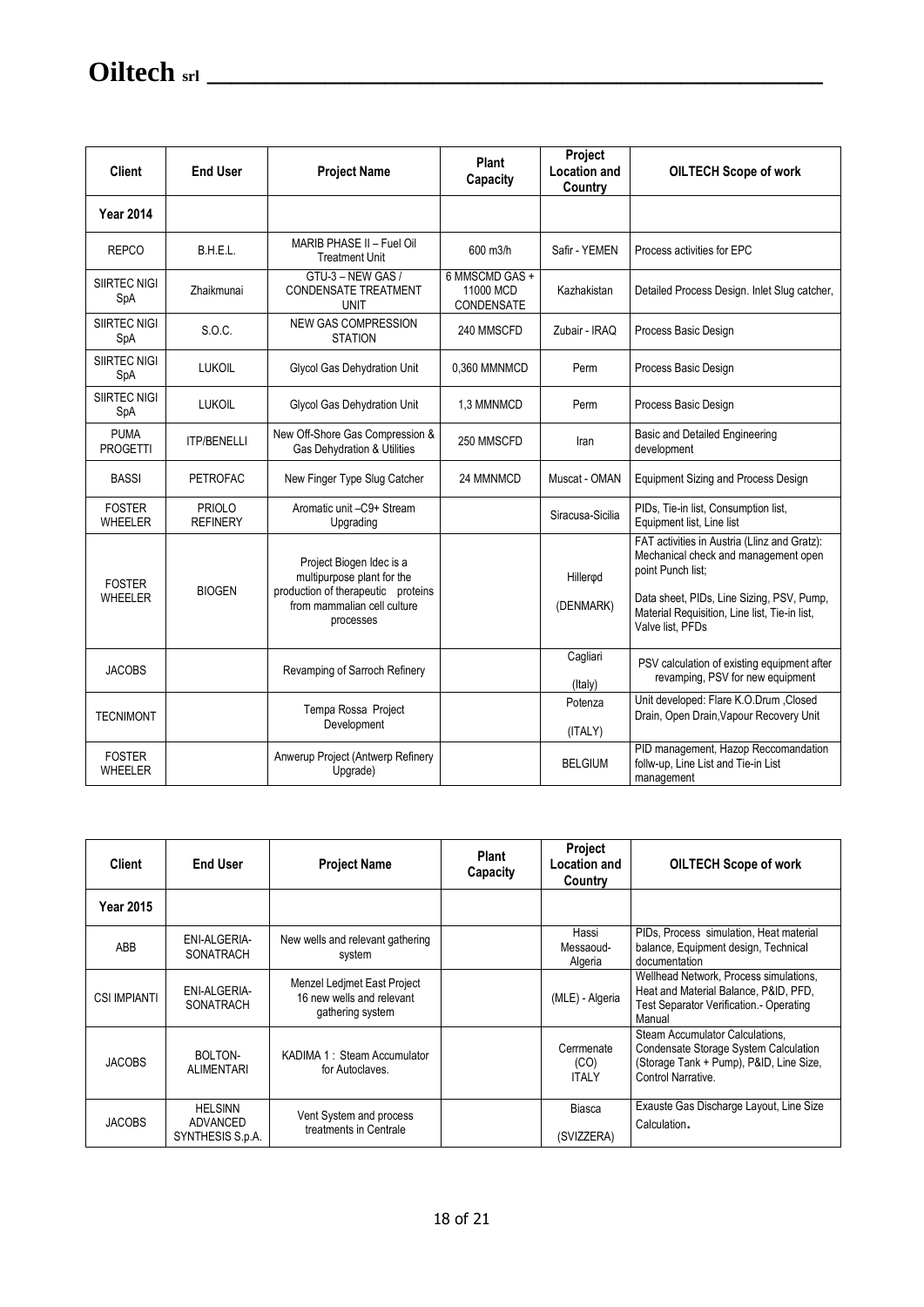| <b>JACOBS</b>                  | <b>NOVARTIS</b>                              | New Milling and Blending Center                                        |                                         | <b>Stain</b><br>(SVIZZERA)                       | Equipment Sizing and Design Criteria<br>Analysis, Building Arrangement, Equipment<br>Consumption.                                                                                                          |
|--------------------------------|----------------------------------------------|------------------------------------------------------------------------|-----------------------------------------|--------------------------------------------------|------------------------------------------------------------------------------------------------------------------------------------------------------------------------------------------------------------|
| <b>JACOBS</b>                  | SANOFI-AVENTIS<br>S.P.A.                     | <b>SANOFI JEWEL</b>                                                    |                                         | Anagni (FR)<br><b>ITALY</b>                      | Process Description                                                                                                                                                                                        |
| <b>PUMA</b><br><b>PROGETTI</b> | <b>APENNINE</b>                              | <b>Gas Dehydration Unit</b>                                            |                                         | Nervesa della<br>Battaglia<br>(ITALY-<br>VENETO) | Process Design, PFD, P&ID, Heat &<br>Material Balances - Equipment and line<br>sizing - Depressurization system, PSVs                                                                                      |
| <b>SIME</b>                    | MaerskOil<br>Kazakhistan                     | Dunga Field Development Phase II                                       | 18'000 bpd of Oil<br>and associated gas | Dunga Field,<br>(KAZAKHISTAN)                    | <b>Bid preparation for Vapour Recovery</b><br>Package:<br>Bid preparation for Flash Gas Booster<br>Compressor and Inlet Compressor<br>Package;<br>Bid preparation for Produced Water<br>Treatment Package. |
| <b>FIORENTINI</b>              | TECNIMONT/ADCO                               | ALDABB'IYA PLANT - Gas<br>Dehydration & Glycol Regeneration<br>Unit    | 227 MMSCFD of<br>Wet Gas                | Abu Dhabi -<br>Arabia                            | Bid Preparation - PFD - H&MB -<br>Equipment Sizing - Line sizing - Utilities<br>Consumption - P&ID Review                                                                                                  |
| <b>FESTINA</b>                 | <b>KHALDA</b><br>PETROLEUM<br><b>COMPANY</b> | New Separators Interconnecting<br>Project                              |                                         | AG-SAG Oil-<br>Gas Field -<br>Egypt              | Equipment and Line Sizing - PSV and Blow<br>Down System - PFD - H&MB - P&ID                                                                                                                                |
| CSImpianti                     | <b>SAIPEM</b>                                | Litchendjili On Shore Plant -<br><b>Produced Water Treatment Plant</b> |                                         | Congo                                            | Operating & Maintenance Manual                                                                                                                                                                             |
| CSImpianti                     | <b>SAIPEM</b>                                | Litchendiili On Shore Plant -<br>Sanitary Water Treatment Plant        |                                         | Congo                                            | Operating & Maintenance Manual                                                                                                                                                                             |
| <b>BASSI</b>                   | <b>JGC Corporation</b>                       | Tangguh Expansion Project - New<br>Finger Type Slug Catcher            |                                         | Bintuni Bay -<br>Indonesia                       | Slug Catcher Sizing                                                                                                                                                                                        |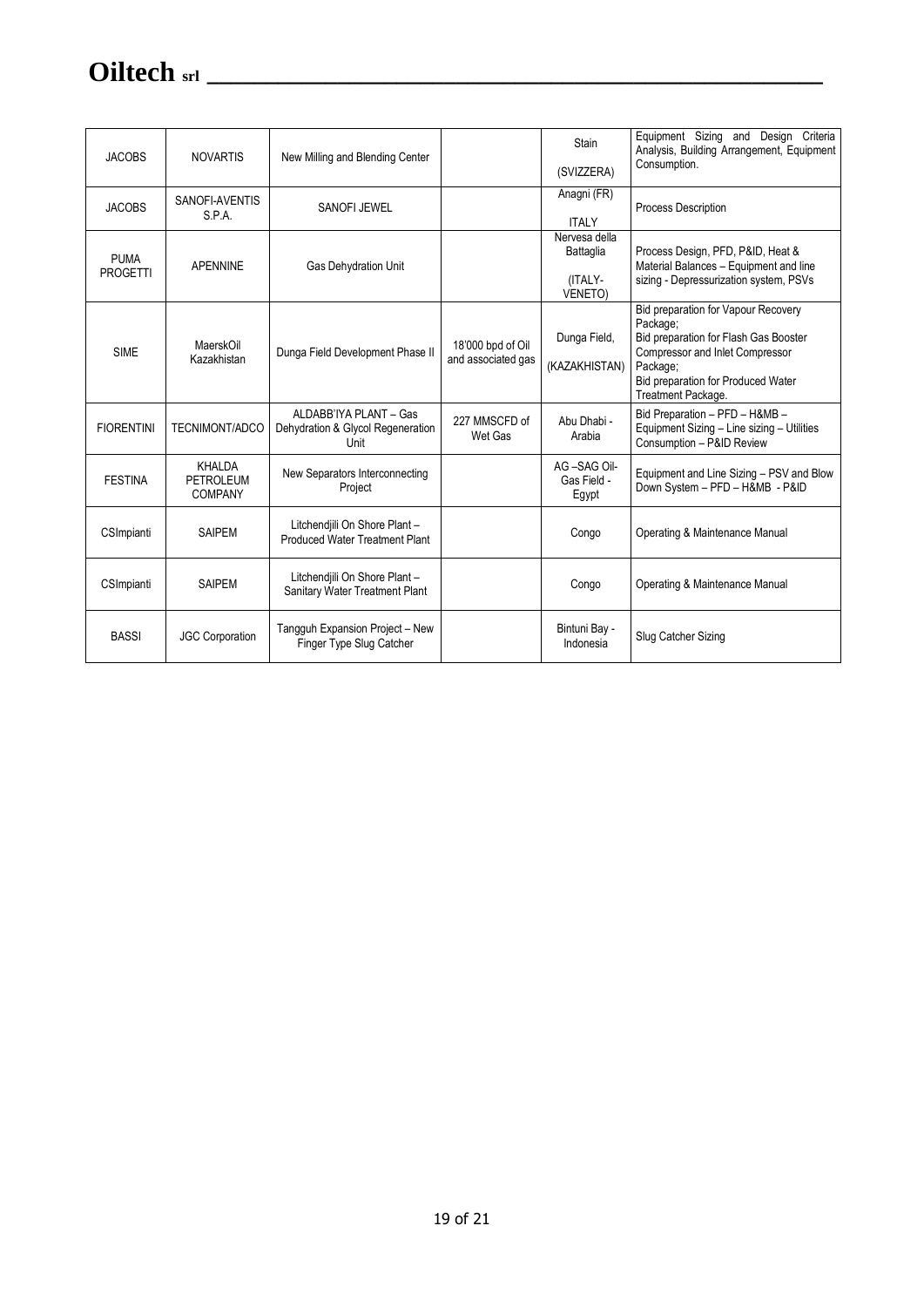#### <span id="page-19-0"></span>**7. FINANCIAL INFO**

Annual turn-over:

| Year | Sales $(\epsilon)$ |
|------|--------------------|
| 2013 | 711,000            |
| 2014 | 562,000            |
| 2015 | 466,000            |
| 2016 | 595,000            |
| 2017 | 640,000 (budget)   |

| Bank references: | Banca Popolare di Milano<br>Branch No. 26 – Milan – Piazza Duca d'Aosta, 8/2 |
|------------------|------------------------------------------------------------------------------|
|                  | Banca Intesa San Paolo                                                       |

Branch No. 4232 – Milan – Piazza Duca d'Aosta, 28

20 of 21